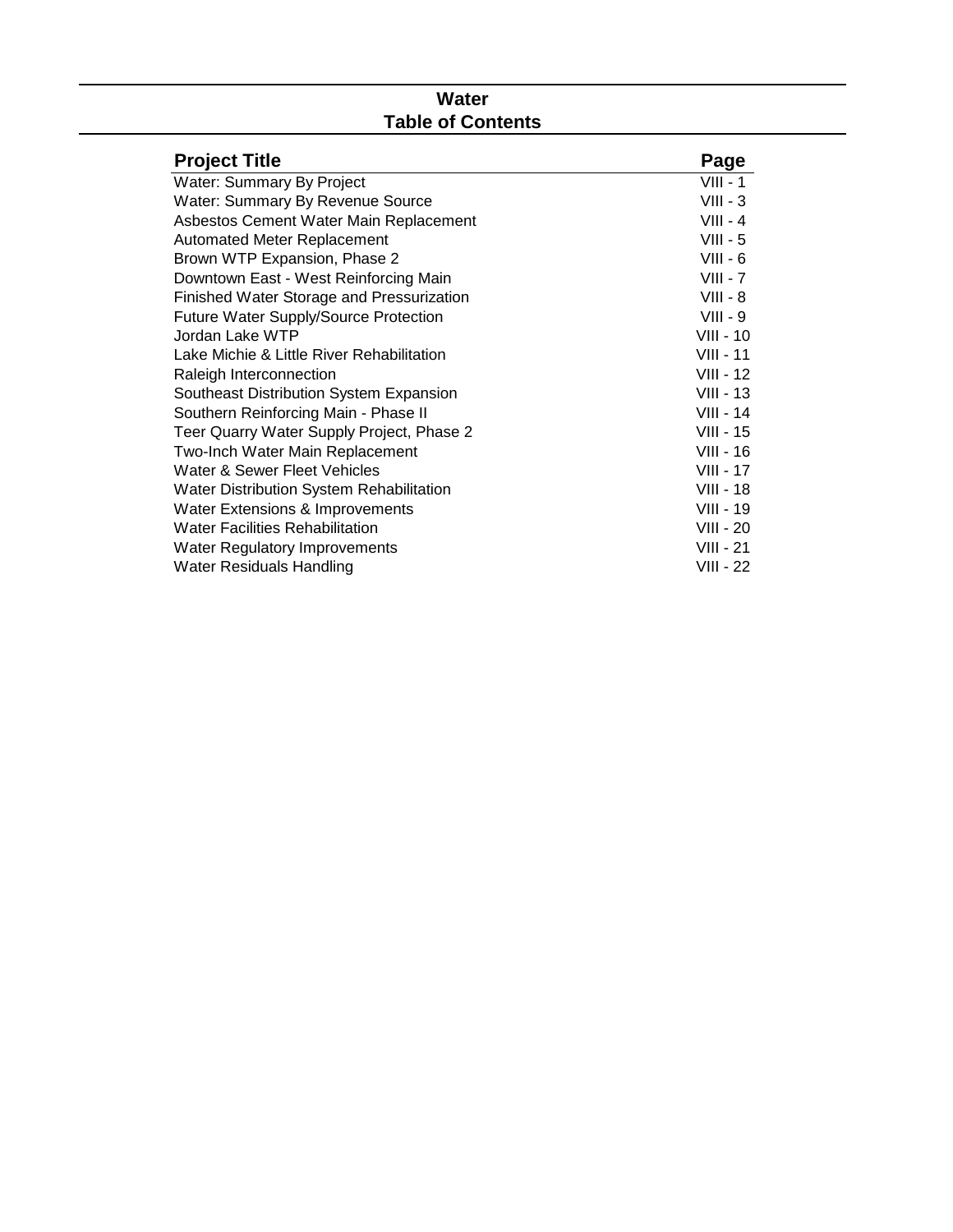#### **Program Category: Water**

|                                                                               |                   |            |            | <b>SUMMARY BY PROJECT</b> |             |            |             |                        |                      |
|-------------------------------------------------------------------------------|-------------------|------------|------------|---------------------------|-------------|------------|-------------|------------------------|----------------------|
| Category                                                                      | <b>Prior Year</b> | FY 2013-14 | FY 2014-15 | FY 2015-16                | FY 2016-17  | FY 2017-18 | FY 2018-19  | <b>Future</b><br>Years | <b>Total Request</b> |
| Asbestos<br><b>Cement Water</b><br>Main<br>Replacement                        | 750,000           | 0          | 0          | $\mathbf 0$               | 0           | 0          | $\mathbf 0$ | $\pmb{0}$              | 750,000              |
| Automated<br>Meter<br>Replacement                                             | 20,600,000        | 0          | 0          | 0                         | 0           | 0          | 0           | 0                      | 20,600,000           |
| Brown WTP<br>Expansion,<br>Phase 2                                            | 13,577,957        | 0          | 0          | $\mathbf 0$               | 0           | 0          | $\mathbf 0$ | 0                      | 13,577,957           |
| Downtown<br>East-West<br>Reinforcing<br>Main                                  | $\mathbf 0$       | 2,100,000  | 5,000,000  | 12,000,000                | 0           | 0          | $\mathbf 0$ | 0                      | 19,100,000           |
| <b>Finished Water</b><br>Storage and<br>Pressurization                        | 7,334,713         | 0          | 0          | $\mathbf 0$               | 0           | 0          | $\mathbf 0$ | $\pmb{0}$              | 7,334,713            |
| <b>Future Water</b><br>Supply/Source<br>Protection                            | 3,124,921         | 500,000    | 500,000    | 500,000                   | 500,000     | 500,000    | 500,000     | 500,000                | 6,624,921            |
| Jordan Lake<br><b>WTP</b>                                                     | 1,500,000         | 0          | 0          | 8,000,000                 | 0           | 50,000,000 | 30,000,000  | 0                      | 89,500,000           |
| Lake Michie &<br><b>Little River</b><br>Rehabilitation                        | 2,443,361         | 500,000    | 500,000    | 500,000                   | 500,000     | 500,000    | 500,000     | 500,000                | 5,943,361            |
| Raleigh<br>Interconnection                                                    | 5,925,000         | 0          | 0          | 0                         | 0           | 0          | $\mathbf 0$ | $\pmb{0}$              | 5,925,000            |
| Southeast<br>Distribution<br>System<br>Expansion                              | 7,162,000         | 0          | 0          | $\mathbf 0$               | 0           | 0          | $\mathbf 0$ | 0                      | 7,162,000            |
| Southern<br>Reinforcing<br>Main - Phase II                                    | 10,250,000        | 0          | 0          | 0                         | 0           | 0          | 0           | 0                      | 10,250,000           |
| <b>Teer Quarry</b><br><b>Water Supply</b><br>Project, Phase<br>$\overline{2}$ | 15,516,950        | 0          | 0          | $\mathbf 0$               | $\mathbf 0$ | 0          | $\mathbf 0$ | 0                      | 15,516,950           |
| Two-Inch<br>Water Main<br>Replacement                                         | 2,088,000         | 0          | 0          | $\mathbf 0$               | 0           | 0          | $\mathbf 0$ | 0                      | 2,088,000            |
| Water & Sewer<br><b>Fleet Vehicles</b>                                        | 1,322,776         | 556,344    | 0          | $\pmb{0}$                 | 0           | 0          | 0           | 0                      | 1,879,120            |
| Water<br>Distribution<br>System<br>Rehabilitation                             | 26,800,000        | 5,000,000  | 7,000,000  | 7,000,000                 | 7,000,000   | 7,000,000  | 7,000,000   | 7,000,000              | 73,800,000           |
| Water<br>Extensions &<br>Improvements                                         | 13,674,244        | 1,500,000  | 1,500,000  | 1,500,000                 | 1,750,000   | 1,750,000  | 1,750,000   | 1,750,000              | 25, 174, 244         |
| <b>Water Facilities</b><br>Rehabilitation                                     | 25,794,000        | 1,300,000  | 1,300,000  | 1,300,000                 | 1,300,000   | 1,300,000  | 1,300,000   | 1,300,000              | 34,894,000           |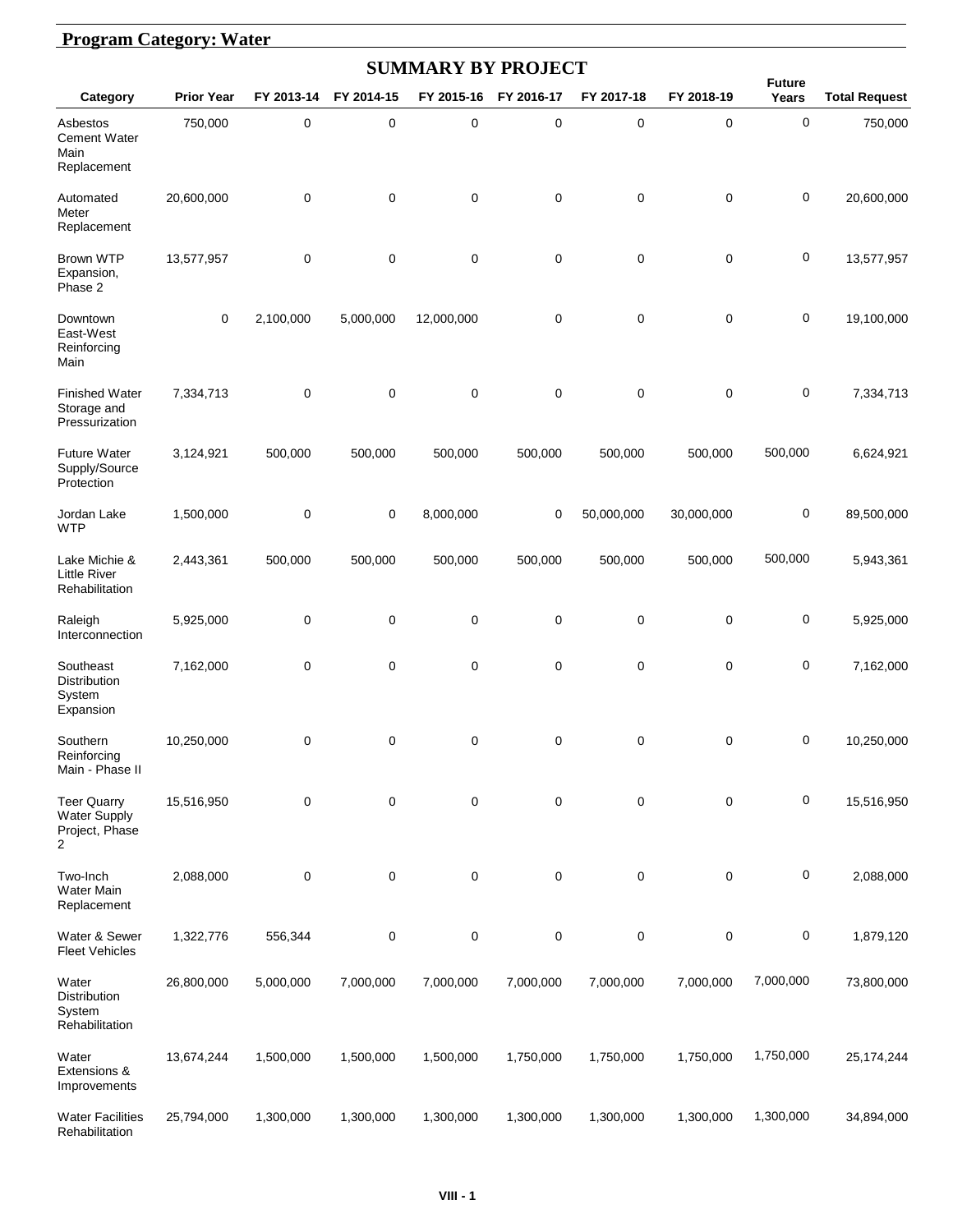| Water<br>Regulatory<br>Improvements | 33,768,000 | 0 |            | 0 | 0 | 0 | 0 | 33,768,000 |
|-------------------------------------|------------|---|------------|---|---|---|---|------------|
| Water<br>Residuals<br>Handling      | 6,550,000  | 0 | 48,000,000 | 0 | 0 | 0 | υ | 54,550,000 |

**\$198,181,922 \$11,456,344 \$63,800,000 \$30,800,000 \$11,050,000 \$61,050,000 \$41,050,000 \$11,050,000 \$428,438,266**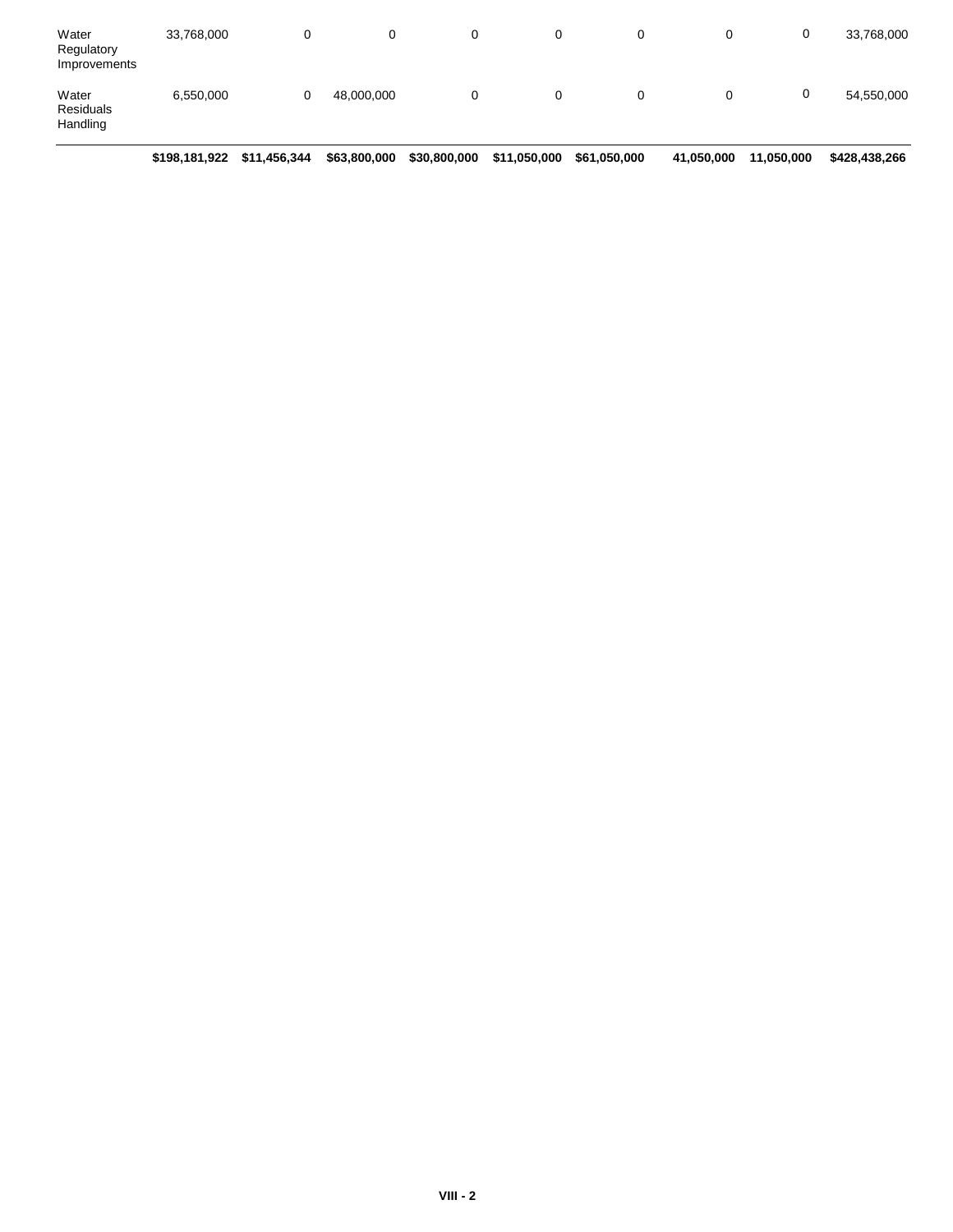#### **SUMMARY BY REVENUE SOURCE**

|                          |                   |            |            |            |            |            |            | <b>Future</b> |                    |
|--------------------------|-------------------|------------|------------|------------|------------|------------|------------|---------------|--------------------|
| Category                 | <b>Prior Year</b> | FY 2013-14 | FY 2014-15 | FY 2015-16 | FY 2016-17 | FY 2017-18 | FY 2018-19 | Years         | <b>Total Funds</b> |
| Unidentified             |                   |            |            |            |            |            |            |               |                    |
| <b>Rev Unauthorized</b>  | 137,964,252       | 7,300,000  | 9,300,000  | 17,300,000 | 9,300,000  | 59,300,000 | 39,300,000 | 9,300,000     | 289,064,252        |
| <b>Rev Authorized</b>    | 4,330,000         |            |            |            |            |            |            |               | 4,330,000          |
| Pay-As-You-Go            | 39,578,419        | 4,156,344  | 54,500,000 | 13,500,000 | 1,750,000  | 1,750,000  | 1,750,000  | 1,750,000     | 118,734,763        |
| Other                    | 6,834,192         |            |            |            |            |            |            | 0             | 6,834,192          |
| Intergovernmental        | 6,375,059         |            |            |            |            |            |            | 0             | 6,375,059          |
| <b>Installment Sales</b> |                   |            |            |            |            |            |            |               |                    |
| Impact Fees              |                   |            |            |            |            |            |            |               |                    |
| <b>GOB Unauthorized</b>  |                   |            |            |            |            |            |            |               |                    |
| <b>GOB Authorized</b>    | 3,100,000         |            |            |            |            |            |            |               | 3,100,000          |

**\$198,181,922 \$11,456,344 \$63,800,000 \$30,800,000 \$11,050,000 \$61,050,000 \$41,050,000 \$11,050,000 \$428,438,266**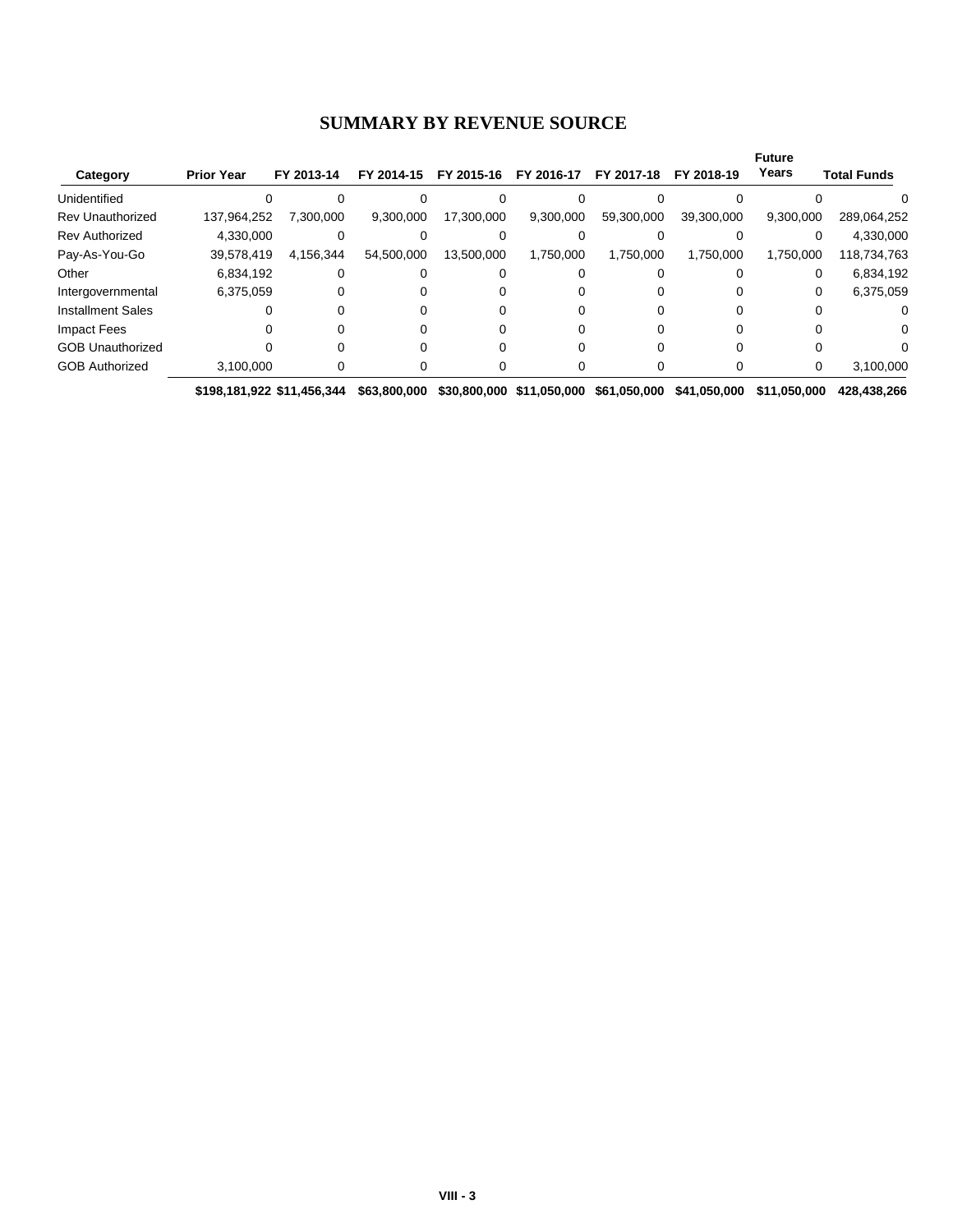| Service Area<br>Department                                        |                           |                                                                                                                                         |                   |           | Division/Program: |                            | District:    |                        |              |  |
|-------------------------------------------------------------------|---------------------------|-----------------------------------------------------------------------------------------------------------------------------------------|-------------------|-----------|-------------------|----------------------------|--------------|------------------------|--------------|--|
| Water                                                             |                           |                                                                                                                                         | Water Management  |           |                   | <b>Utility Engineering</b> |              | 3                      |              |  |
| <b>Project Title</b><br>Asbestos Cement Water Main<br>Replacement |                           |                                                                                                                                         | <b>Pin Number</b> |           |                   | Master Plan                |              |                        |              |  |
| <b>Project Description</b>                                        |                           |                                                                                                                                         |                   |           |                   |                            |              |                        |              |  |
|                                                                   |                           | This project replaces asbestos cement water mains that have been acquired<br>from Orange Water and Sewer Authority and private systems. |                   |           |                   |                            |              |                        |              |  |
| <b>PROJECT STATUS -</b>                                           |                           | June 2013                                                                                                                               |                   |           | PROJECTED DATES:  |                            |              | <b>TYPE REQUEST</b>    |              |  |
|                                                                   | <b>Total Expenditures</b> | \$724,225                                                                                                                               |                   | Beginning |                   | 07/04                      | Continuation |                        |              |  |
|                                                                   |                           |                                                                                                                                         |                   |           | Completion        | 06/13                      |              |                        |              |  |
|                                                                   |                           |                                                                                                                                         |                   |           |                   |                            |              | <b>Future</b>          |              |  |
| <b>Appropriation</b>                                              | <b>Prior Year</b>         | 2013-14                                                                                                                                 | 2014-15           | 2015-16   | 2016-17           | 2017-18                    | 2018-19      | Years                  | <b>TOTAL</b> |  |
| Construction                                                      | \$750,000                 | \$0                                                                                                                                     | \$0               | \$0       | \$0               | \$0                        | \$0          | \$0                    | \$750,000    |  |
| <b>Total</b>                                                      | \$750,000                 | \$0                                                                                                                                     | \$0               | \$0       | \$0               | \$0                        | \$0          | \$0                    | \$750,000    |  |
| Revenue                                                           | <b>Prior Year</b>         | 2013-14                                                                                                                                 | 2014-15           | 2015-16   | 2016-17           | 2017-18                    | 2018-19      | <b>Future</b><br>Years | <b>TOTAL</b> |  |
| Pay-As-You-Go                                                     | \$0                       | \$0                                                                                                                                     | \$0               | \$0       | \$0               | \$0                        | \$0          | \$0                    | \$0          |  |
| <b>GOB Authorized</b>                                             | \$0                       | \$0                                                                                                                                     | \$0               | \$0       | \$0               | \$0                        | \$0          | \$0                    | \$0          |  |
| <b>GOB Unauthorize</b>                                            | \$0                       | \$0                                                                                                                                     | \$0               | \$0       | \$0               | \$0                        | \$0          | \$0                    | \$0          |  |
| <b>Rev Authorized</b>                                             | \$500,000                 | \$0                                                                                                                                     | \$0               | \$0       | \$0               | \$0                        | \$0          | \$0                    | \$500,000    |  |
| <b>Rev Unauthorized</b>                                           | \$0                       | \$0                                                                                                                                     | \$0               | \$0       | \$0               | \$0                        | \$0          | \$0                    | \$0          |  |
| <b>Installment Sales</b>                                          | \$0                       | \$0                                                                                                                                     | \$0               | \$0       | \$0               | \$0                        | \$0          | \$0                    | \$0          |  |
| <b>Impact Fees</b>                                                | \$0                       | \$0                                                                                                                                     | \$0               | \$0       | \$0               | \$0                        | \$0          | \$0                    | \$0          |  |
| Intergovernmental                                                 | \$0                       | \$0                                                                                                                                     | \$0               | \$0       | \$0               | \$0                        | \$0          | \$0                    | \$0          |  |
| Other                                                             | \$250,000                 | \$0                                                                                                                                     | \$0               | \$0       | \$0               | \$0                        | \$0          | \$0                    | \$250,000    |  |
| Unidentified                                                      | \$0                       | \$0                                                                                                                                     | \$0               | \$0       | \$0               | \$0                        | \$0          | \$0                    | \$0          |  |
| <b>Total</b>                                                      | \$750,000                 | \$0                                                                                                                                     | \$0               | \$0       | \$0               | \$0                        | \$0          | \$0                    | \$750,000    |  |
| <b>Operating</b>                                                  | <b>Prior Year</b>         | 2013-14                                                                                                                                 | 2014-15           | 2015-16   | 2016-17           | 2017-18                    | 2018-19      | <b>Future</b><br>Years | <b>TOTAL</b> |  |
| <b>Capital Outlay</b>                                             | \$0                       | \$0                                                                                                                                     | \$0               | \$0       | \$0               | \$0                        | \$0          | \$0                    | \$0          |  |
| Maint/Operations                                                  | \$0                       | \$0                                                                                                                                     | \$0               | \$0       | \$0               | \$0                        | \$0          | \$0                    | \$0          |  |
| Personnel                                                         | \$0                       | \$0                                                                                                                                     | \$0               | \$0       | \$0               | \$0                        | \$0          | \$0                    | \$0          |  |
| <b>Total</b>                                                      | \$0                       | \$0                                                                                                                                     | \$0               | \$0       | \$0               | \$0                        | \$0          | \$0                    | \$0          |  |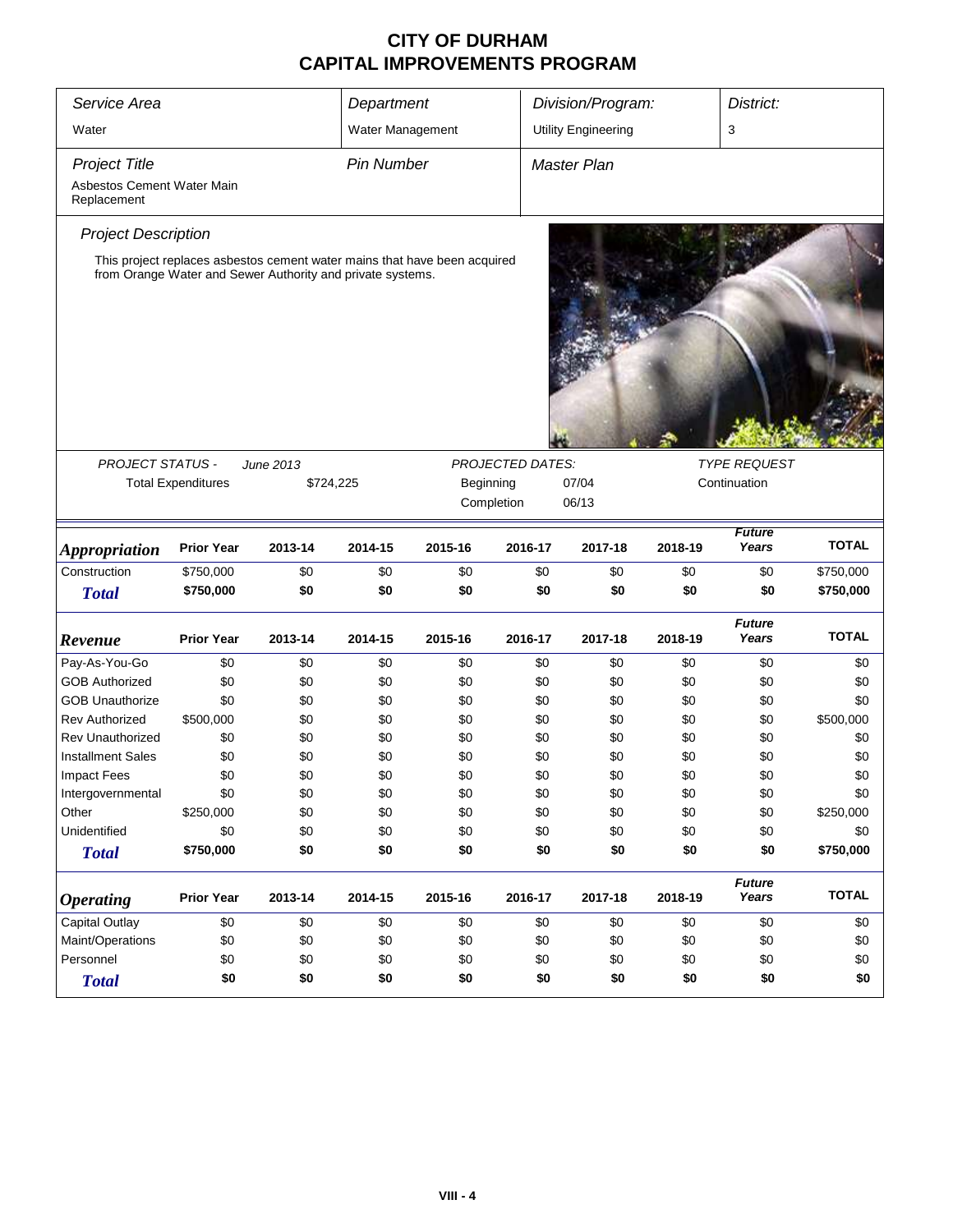| Service Area<br>Water       |                                                                      |                                                                           | Department        |                  |         | Division/Program:  |                                     |                        | District:    |  |
|-----------------------------|----------------------------------------------------------------------|---------------------------------------------------------------------------|-------------------|------------------|---------|--------------------|-------------------------------------|------------------------|--------------|--|
|                             |                                                                      |                                                                           | Water Management  |                  |         | Administration     |                                     | All                    |              |  |
| <b>Project Title</b>        |                                                                      |                                                                           | <b>Pin Number</b> |                  |         | <b>Master Plan</b> |                                     |                        |              |  |
| Automated Meter Replacement |                                                                      |                                                                           |                   |                  |         |                    |                                     |                        |              |  |
| <b>Project Description</b>  |                                                                      | This project replaces all residential water meters with automated meters. |                   |                  |         |                    |                                     |                        |              |  |
|                             |                                                                      |                                                                           |                   |                  |         |                    |                                     |                        |              |  |
| PROJECT STATUS -            |                                                                      | June 2013                                                                 |                   | PROJECTED DATES: | 07/09   |                    | <b>TYPE REQUEST</b><br>Continuation |                        |              |  |
|                             | <b>Total Expenditures</b><br>\$15,406,364<br>Beginning<br>Completion |                                                                           |                   |                  |         |                    |                                     |                        |              |  |
|                             |                                                                      |                                                                           |                   |                  |         | 06/14              |                                     |                        |              |  |
| <b>Appropriation</b>        | <b>Prior Year</b>                                                    | 2013-14                                                                   | 2014-15           | 2015-16          | 2016-17 | 2017-18            | 2018-19                             | <b>Future</b><br>Years | <b>TOTAL</b> |  |
| Planning/Design             | \$9,000,000                                                          | \$0                                                                       | \$0               | \$0              | \$0     | \$0                | \$0                                 | \$0                    | \$9,000,000  |  |
| Construction                | \$800,000                                                            | \$0                                                                       | \$0               | \$0              | \$0     | \$0                | \$0                                 | \$0                    | \$800,000    |  |
| Equip/Furnishings           | 10,800,000                                                           | \$0                                                                       | \$0               | \$0              | \$0     | \$0                | \$0                                 | \$0                    | 10,800,000   |  |
| <b>Total</b>                | \$20,600,000                                                         | \$0                                                                       | \$0               | \$0              | \$0     | \$0                | \$0                                 | \$0                    | \$20,600,000 |  |
| Revenue                     | <b>Prior Year</b>                                                    | 2013-14                                                                   | 2014-15           | 2015-16          | 2016-17 | 2017-18            | 2018-19                             | <b>Future</b><br>Years | <b>TOTAL</b> |  |
| Pay-As-You-Go               | \$5,657,000                                                          | \$0                                                                       | \$0               | \$0              | \$0     | \$0                | \$0                                 | \$0                    | \$5,657,000  |  |
| <b>GOB Authorized</b>       | \$0                                                                  | \$0                                                                       | \$0               | \$0              | \$0     | \$0                | \$0                                 | \$0                    | \$0          |  |
| <b>GOB Unauthorize</b>      | \$0                                                                  | \$0                                                                       | \$0               | \$0              | \$0     | \$0                | \$0                                 | \$0                    | \$0          |  |
| <b>Rev Authorized</b>       | \$0                                                                  | \$0                                                                       | \$0               | \$0              | \$0     | \$0                | \$0                                 | \$0                    | \$0          |  |
| Rev Unauthorized 14,943,000 |                                                                      | \$0                                                                       | \$0               | \$0              | \$0     | \$0                | \$0                                 | \$0                    | 14,943,000   |  |
| <b>Installment Sales</b>    | \$0                                                                  | \$0                                                                       | \$0               | \$0              | \$0     | \$0                | \$0                                 | \$0                    | \$0          |  |
| <b>Impact Fees</b>          | \$0                                                                  | \$0                                                                       | \$0               | \$0              | \$0     | \$0                | \$0                                 | \$0                    | \$0          |  |
| Intergovernmental           | \$0                                                                  | \$0                                                                       | \$0               | \$0              | \$0     | \$0                | \$0                                 | \$0                    | \$0          |  |
| Other                       | \$0                                                                  | \$0                                                                       | \$0               | \$0              | \$0     | \$0                | \$0                                 | \$0                    | \$0          |  |
| Unidentified                | \$0                                                                  | \$0                                                                       | \$0               | \$0              | \$0     | \$0                | \$0                                 | \$0                    | \$0          |  |
| <b>Total</b>                | \$20,600,000                                                         | \$0                                                                       | \$0               | \$0              | \$0     | \$0                | \$0                                 | \$0                    | \$20,600,000 |  |
| <b>Operating</b>            | <b>Prior Year</b>                                                    | 2013-14                                                                   | 2014-15           | 2015-16          | 2016-17 | 2017-18            | 2018-19                             | <b>Future</b><br>Years | <b>TOTAL</b> |  |
| <b>Capital Outlay</b>       | \$0                                                                  | \$0                                                                       | \$0               | \$0              | \$0     | \$0                | \$0                                 | \$0                    | \$0          |  |
| Maint/Operations            | \$0                                                                  | \$0                                                                       | \$0               | \$0              | \$0     | \$0                | \$0                                 | \$0                    | \$0          |  |
| Personnel                   | \$0                                                                  | \$0                                                                       | \$0               | \$0              | \$0     | \$0                | \$0                                 | \$0                    | \$0          |  |
| <b>Total</b>                | \$0                                                                  | \$0                                                                       | \$0               | \$0              | \$0     | \$0                | \$0                                 | \$0                    | \$0          |  |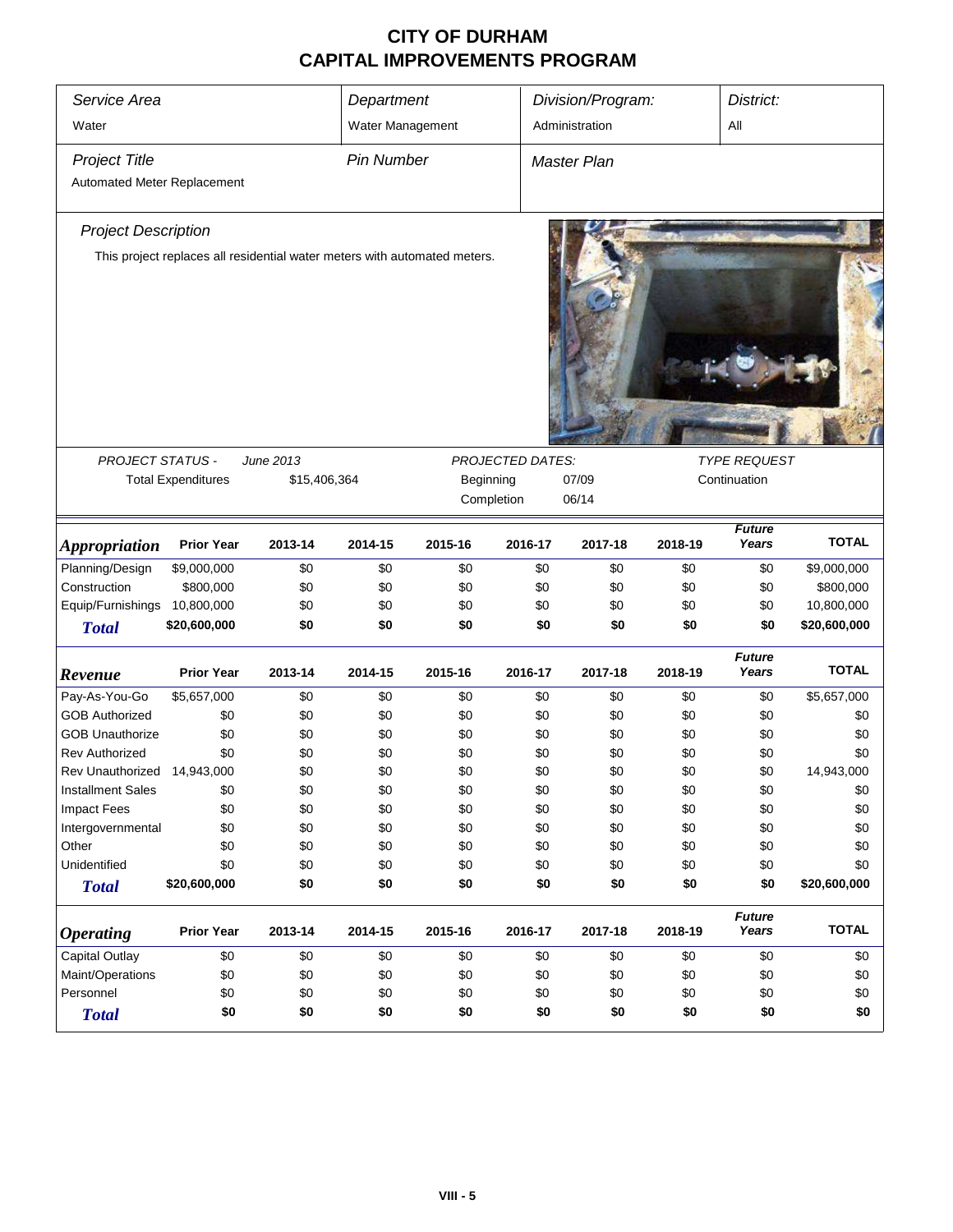| Service Area<br>Department                    |                                                                                                                                                                                                                                                                                                   |         |                   |         |         | Division/Program:<br>District:         |         |                                     |              |  |
|-----------------------------------------------|---------------------------------------------------------------------------------------------------------------------------------------------------------------------------------------------------------------------------------------------------------------------------------------------------|---------|-------------------|---------|---------|----------------------------------------|---------|-------------------------------------|--------------|--|
| Water                                         |                                                                                                                                                                                                                                                                                                   |         | Water Management  |         |         |                                        |         | 2                                   |              |  |
| <b>Project Title</b>                          |                                                                                                                                                                                                                                                                                                   |         | <b>Pin Number</b> |         |         | <b>Master Plan</b>                     |         |                                     |              |  |
| Brown WTP Expansion, Phase 2                  |                                                                                                                                                                                                                                                                                                   |         | 0835-04-72-4043   |         |         | Water and Sewer Utility Strategic Plan |         |                                     |              |  |
| <b>Project Description</b>                    |                                                                                                                                                                                                                                                                                                   |         |                   |         |         |                                        |         |                                     |              |  |
|                                               | The second expansion design phase of the Brown WTP will be finished with<br>current projects, and construction will begin when State Permit is issued.<br>Facility funding for both water treatment plants for residuals handling was<br>moved to a new CIP item titled Water Residuals Handling. |         |                   |         |         |                                        |         |                                     |              |  |
|                                               |                                                                                                                                                                                                                                                                                                   |         |                   |         |         |                                        |         |                                     |              |  |
|                                               | <b>PROJECT STATUS -</b><br>June 2013<br><b>PROJECTED DATES:</b><br><b>Total Expenditures</b><br>\$5,592,978<br>01/06<br>Beginning<br>Completion<br>01/16                                                                                                                                          |         |                   |         |         |                                        |         | <b>TYPE REQUEST</b><br>Continuation |              |  |
| <i><b>Appropriation</b></i>                   | <b>Prior Year</b>                                                                                                                                                                                                                                                                                 | 2013-14 | 2014-15           | 2015-16 | 2016-17 | 2017-18                                | 2018-19 | <b>Future</b><br>Years              | <b>TOTAL</b> |  |
| Planning/Design                               | \$5,735,000                                                                                                                                                                                                                                                                                       | \$0     | \$0               | \$0     | \$0     | \$0                                    | \$0     | \$0                                 | \$5,735,000  |  |
| Land                                          | \$150,000                                                                                                                                                                                                                                                                                         | \$0     | \$0               | \$0     | \$0     | \$0                                    | \$0     | \$0                                 | \$150,000    |  |
| Construction                                  | \$6,954,382                                                                                                                                                                                                                                                                                       | \$0     | \$0               | \$0     | \$0     | \$0                                    | \$0     | \$0                                 | \$6,954,382  |  |
| Equip/Furnishings                             | \$481,575                                                                                                                                                                                                                                                                                         | \$0     | \$0               | \$0     | \$0     | \$0                                    | \$0     | \$0                                 | \$481,575    |  |
| Contingency                                   | \$257,000                                                                                                                                                                                                                                                                                         | \$0     | \$0               | \$0     | \$0     | \$0                                    | \$0     | \$0                                 | \$257,000    |  |
| <b>Total</b>                                  | \$13,577,957                                                                                                                                                                                                                                                                                      | \$0     | \$0               | \$0     | \$0     | \$0                                    | \$0     | \$0                                 | \$13,577,957 |  |
| Revenue                                       | <b>Prior Year</b>                                                                                                                                                                                                                                                                                 | 2013-14 | 2014-15           | 2015-16 | 2016-17 | 2017-18                                | 2018-19 | <b>Future</b><br>Years              | <b>TOTAL</b> |  |
| Pay-As-You-Go                                 | \$2,859,675                                                                                                                                                                                                                                                                                       | \$0     | \$0               | \$0     | \$0     | \$0                                    | \$0     | \$0                                 | \$2,859,675  |  |
| <b>GOB Authorized</b>                         | \$1,000,000                                                                                                                                                                                                                                                                                       | \$0     | \$0               | \$0     | \$0     | \$0                                    | \$0     | \$0                                 | \$1,000,000  |  |
| <b>GOB Unauthorize</b>                        | \$0                                                                                                                                                                                                                                                                                               | \$0     | \$0               | \$0     | \$0     | \$0                                    | \$0     | \$0                                 | \$0          |  |
| <b>Rev Authorized</b>                         | \$0                                                                                                                                                                                                                                                                                               | \$0     | \$0               | \$0     | \$0     | \$0                                    | \$0     | \$0                                 | \$0          |  |
| Rev Unauthorized                              | \$3,457,920                                                                                                                                                                                                                                                                                       | \$0     | \$0               | \$0     | \$0     | \$0                                    | \$0     | \$0                                 | \$3,457,920  |  |
| <b>Installment Sales</b>                      | \$0                                                                                                                                                                                                                                                                                               | \$0     | \$0               | \$0     | \$0     | \$0                                    | \$0     | \$0                                 | \$0          |  |
| <b>Impact Fees</b>                            | \$0                                                                                                                                                                                                                                                                                               | \$0     | \$0               | \$0     | \$0     | \$0                                    | \$0     | \$0                                 | \$0          |  |
| Intergovernmental \$3,131,282                 |                                                                                                                                                                                                                                                                                                   | \$0     | \$0               | \$0     | \$0     | \$0                                    | \$0     | \$0                                 | \$3,131,282  |  |
| Other                                         | \$3,129,080                                                                                                                                                                                                                                                                                       | \$0     | \$0               | \$0     | \$0     | \$0                                    | \$0     | \$0                                 | \$3,129,080  |  |
| Unidentified                                  | \$0                                                                                                                                                                                                                                                                                               | \$0     | \$0               | \$0     | \$0     | \$0                                    | \$0     | \$0                                 | \$0          |  |
| <b>Total</b>                                  | \$13,577,957                                                                                                                                                                                                                                                                                      | \$0     | \$0               | \$0     | \$0     | \$0                                    | \$0     | \$0                                 | \$13,577,957 |  |
| <b>Operating</b>                              | <b>Prior Year</b>                                                                                                                                                                                                                                                                                 | 2013-14 | 2014-15           | 2015-16 | 2016-17 | 2017-18                                | 2018-19 | <b>Future</b><br>Years              | <b>TOTAL</b> |  |
| <b>Capital Outlay</b>                         | \$0                                                                                                                                                                                                                                                                                               | \$0     | \$0               | \$0     | \$0     | \$0                                    | \$0     | \$0                                 | \$0          |  |
| Maint/Operations                              | \$11,000                                                                                                                                                                                                                                                                                          | \$0     | \$0               | \$0     | \$0     | \$0                                    | \$0     | \$0                                 | \$11,000     |  |
| \$0<br>Personnel<br>\$0<br>\$0<br>\$0         |                                                                                                                                                                                                                                                                                                   |         |                   |         | \$0     | \$0                                    | \$0     | \$0                                 | \$0          |  |
| \$11,000<br>\$0<br>\$0<br>\$0<br><b>Total</b> |                                                                                                                                                                                                                                                                                                   |         |                   |         |         | \$0                                    | \$0     | \$0                                 | \$11,000     |  |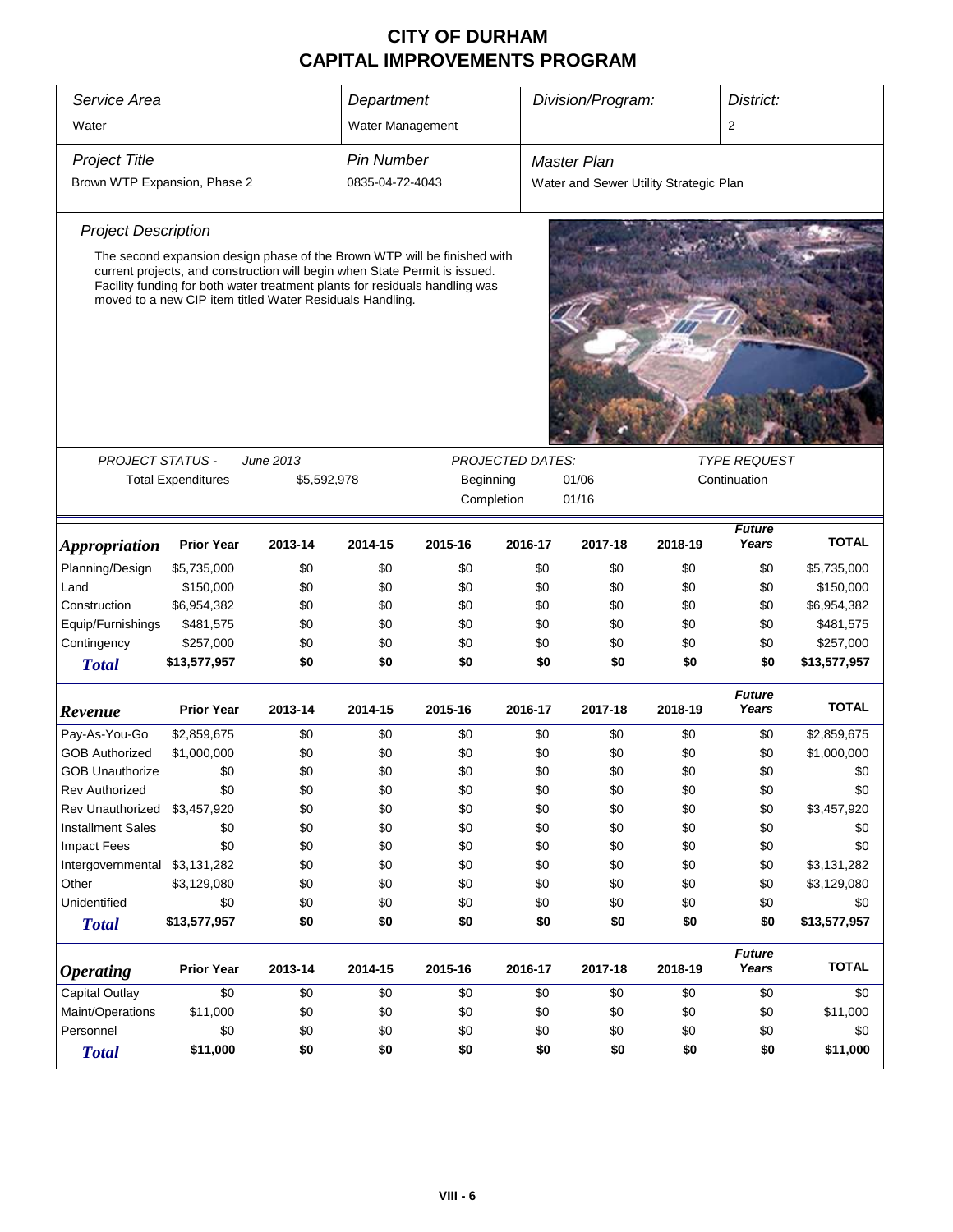| Service Area                                                                                                                                                                                                                                                                                           | Department                |             |                   |                                               |            |     | Division/Program:<br>District: |         |                        |              |  |  |
|--------------------------------------------------------------------------------------------------------------------------------------------------------------------------------------------------------------------------------------------------------------------------------------------------------|---------------------------|-------------|-------------------|-----------------------------------------------|------------|-----|--------------------------------|---------|------------------------|--------------|--|--|
| Water                                                                                                                                                                                                                                                                                                  |                           |             |                   | Water Management                              |            |     | <b>Utility Engineering</b>     |         | 1,3,4,5                |              |  |  |
| <b>Project Title</b>                                                                                                                                                                                                                                                                                   |                           |             | <b>Pin Number</b> |                                               |            |     | Master Plan                    |         |                        |              |  |  |
| Downtown East-West Reinforcing Main                                                                                                                                                                                                                                                                    |                           |             |                   |                                               |            |     | 2002 Distribution System Study |         |                        |              |  |  |
|                                                                                                                                                                                                                                                                                                        |                           |             |                   |                                               |            |     |                                |         |                        |              |  |  |
| <b>Project Description</b>                                                                                                                                                                                                                                                                             |                           |             |                   |                                               |            |     |                                |         |                        |              |  |  |
| Conduct a route analysis, followed by design, permitting, and construction for<br>a 36-inch water transmission main. The main will be a continuation of the 36-<br>inch Hillandale Dual Water Main Replacement project that eventually ties into<br>the elevated storage tank at Pettigrew and Alston. |                           |             |                   |                                               |            |     |                                |         |                        |              |  |  |
|                                                                                                                                                                                                                                                                                                        |                           |             |                   |                                               |            |     |                                |         | <b>TYPE REQUEST</b>    |              |  |  |
| <b>PROJECT STATUS -</b>                                                                                                                                                                                                                                                                                | <b>Total Expenditures</b> | June 2013   | \$0               | <b>PROJECTED DATES:</b><br>06/13<br>Beginning |            |     |                                |         |                        |              |  |  |
|                                                                                                                                                                                                                                                                                                        |                           |             |                   |                                               | Completion |     | 07/17                          |         | Continuation           |              |  |  |
|                                                                                                                                                                                                                                                                                                        |                           |             |                   |                                               |            |     |                                |         |                        |              |  |  |
| <i><b>Appropriation</b></i>                                                                                                                                                                                                                                                                            | <b>Prior Year</b>         | 2013-14     | 2014-15           | 2015-16                                       | 2016-17    |     | 2017-18                        | 2018-19 | <b>Future</b><br>Years | <b>TOTAL</b> |  |  |
| Planning/Design                                                                                                                                                                                                                                                                                        | \$0                       | \$2,100,000 | \$0               | \$0                                           |            | \$0 | \$0                            | \$0     | \$0                    | \$2,100,000  |  |  |
| Land                                                                                                                                                                                                                                                                                                   | \$0                       | \$0         | \$0               | \$0                                           |            | \$0 | \$0                            | \$0     | \$0                    | \$0          |  |  |
| Construction                                                                                                                                                                                                                                                                                           | \$0                       | \$0         | \$5,000,000       | 12,000,000                                    |            | \$0 | \$0                            | \$0     | \$0                    | 17,000,000   |  |  |
| Equip/Furnishings                                                                                                                                                                                                                                                                                      | \$0                       | \$0         | \$0               | \$0                                           |            | \$0 | \$0                            | \$0     | \$0                    | \$0          |  |  |
| Contingency                                                                                                                                                                                                                                                                                            | \$0                       | \$0         | \$0               | \$0                                           |            | \$0 | \$0                            | \$0     | \$0                    | \$0          |  |  |
| <b>Total</b>                                                                                                                                                                                                                                                                                           | \$0                       | \$2,100,000 |                   | \$5,000,000 \$12,000,000                      |            | \$0 | \$0                            | \$0     | \$0                    | \$19,100,000 |  |  |
| Revenue                                                                                                                                                                                                                                                                                                | <b>Prior Year</b>         | 2013-14     | 2014-15           | 2015-16                                       | 2016-17    |     | 2017-18                        | 2018-19 | <b>Future</b><br>Years | <b>TOTAL</b> |  |  |
| Pay-As-You-Go                                                                                                                                                                                                                                                                                          | \$0                       | \$2,100,000 | \$5,000,000       | 12,000,000                                    |            | \$0 | \$0                            | \$0     | \$0                    | 19,100,000   |  |  |
| <b>GOB Authorized</b>                                                                                                                                                                                                                                                                                  | \$0                       | \$0         | \$0               | \$0                                           |            | \$0 | \$0                            | \$0     | \$0                    | \$0          |  |  |
| <b>GOB Unauthorize</b>                                                                                                                                                                                                                                                                                 | \$0                       | \$0         | \$0               | \$0                                           |            | \$0 | \$0                            | \$0     | \$0                    | \$0          |  |  |
| Rev Authorized                                                                                                                                                                                                                                                                                         | \$0                       | \$0         | \$0               | \$0                                           |            | \$0 | \$0                            | \$0     | \$0                    | \$0          |  |  |
| <b>Rev Unauthorized</b>                                                                                                                                                                                                                                                                                | \$0                       | \$0         | \$0               | \$0                                           |            | \$0 | \$0                            | \$0     | \$0                    | \$0          |  |  |
| <b>Installment Sales</b>                                                                                                                                                                                                                                                                               | \$0                       | \$0         | \$0               | \$0                                           |            | \$0 | \$0                            | \$0     | \$0                    | \$0          |  |  |
| <b>Impact Fees</b>                                                                                                                                                                                                                                                                                     | \$0                       | \$0         | \$0               | \$0                                           |            | \$0 | \$0                            | \$0     | \$0                    | \$0          |  |  |
| Intergovernmental                                                                                                                                                                                                                                                                                      | \$0                       | \$0         | \$0               | \$0                                           |            | \$0 | \$0                            | \$0     | \$0                    | \$0          |  |  |
| Other                                                                                                                                                                                                                                                                                                  | \$0                       | \$0         | \$0               | \$0                                           |            | \$0 | \$0                            | \$0     | \$0                    | \$0          |  |  |
| Unidentified                                                                                                                                                                                                                                                                                           | \$0                       | \$0         | \$0               | \$0                                           |            | \$0 | \$0                            | \$0     | \$0                    | \$0          |  |  |
| <b>Total</b>                                                                                                                                                                                                                                                                                           | \$0                       | \$2,100,000 |                   | \$5,000,000 \$12,000,000                      |            | \$0 | \$0                            | \$0     | \$0                    | \$19,100,000 |  |  |
| <b>Operating</b>                                                                                                                                                                                                                                                                                       | <b>Prior Year</b>         | 2013-14     | 2014-15           | 2015-16                                       | 2016-17    |     | 2017-18                        | 2018-19 | <b>Future</b><br>Years | <b>TOTAL</b> |  |  |
| <b>Capital Outlay</b>                                                                                                                                                                                                                                                                                  | \$0                       | \$0         | \$0               | \$0                                           |            | \$0 | \$0                            | \$0     | \$0                    | \$0          |  |  |
| Maint/Operations                                                                                                                                                                                                                                                                                       | \$0                       | \$0         | \$0               | \$0                                           |            | \$0 | \$0                            | \$0     | \$0                    | \$0          |  |  |
| Personnel                                                                                                                                                                                                                                                                                              | \$0                       | \$0         | \$0               | \$0                                           |            | \$0 | \$0                            | \$0     | \$0                    | \$0          |  |  |
| <b>Total</b>                                                                                                                                                                                                                                                                                           | \$0                       | \$0         | \$0               | \$0                                           |            | \$0 | \$0                            | \$0     | \$0                    | \$0          |  |  |
|                                                                                                                                                                                                                                                                                                        |                           |             |                   |                                               |            |     |                                |         |                        |              |  |  |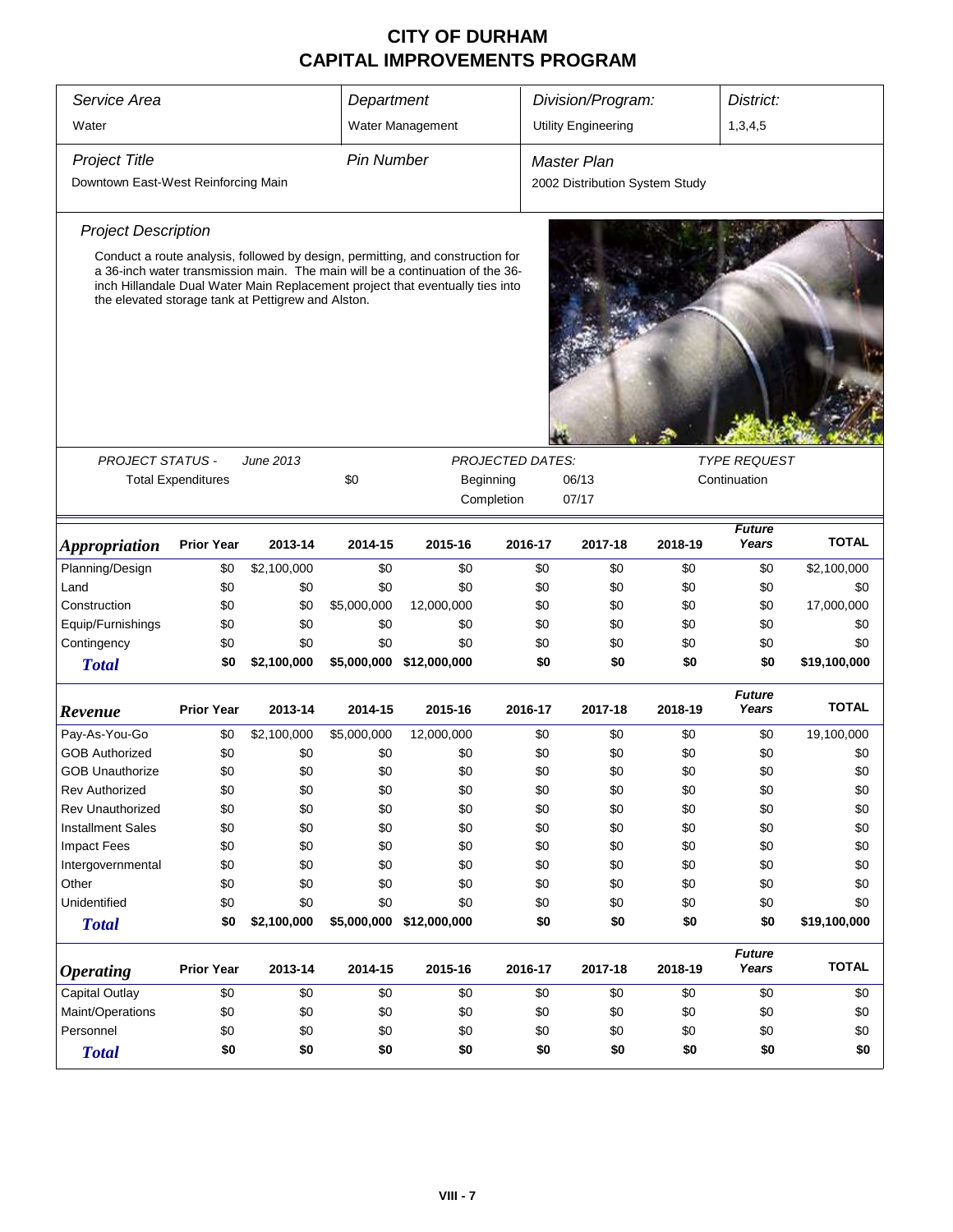| Service Area                                 | Department                |                          |                   | Division/Program:<br>District:                                                              |                  |                                        |         |                                     |              |  |
|----------------------------------------------|---------------------------|--------------------------|-------------------|---------------------------------------------------------------------------------------------|------------------|----------------------------------------|---------|-------------------------------------|--------------|--|
|                                              |                           |                          |                   |                                                                                             |                  |                                        |         |                                     |              |  |
| Water                                        |                           |                          | Water Management  |                                                                                             |                  | Administration                         |         | 4                                   |              |  |
| <b>Project Title</b>                         |                           |                          | <b>Pin Number</b> |                                                                                             |                  | <b>Master Plan</b>                     |         |                                     |              |  |
| Finished Water Storage and<br>Pressurization |                           |                          | 0747-01-46-3413   |                                                                                             |                  | Water and Sewer Utility Strategic Plan |         |                                     |              |  |
| <b>Project Description</b>                   |                           |                          |                   |                                                                                             |                  |                                        |         |                                     |              |  |
| tank.<br>PROJECT STATUS -                    | <b>Total Expenditures</b> | June 2013<br>\$6,823,580 |                   | This project is under construction for a new 3 million gallon elevated storage<br>Beginning | PROJECTED DATES: | 07/04                                  |         | <b>TYPE REQUEST</b><br>Continuation |              |  |
|                                              |                           |                          |                   | Completion                                                                                  |                  | 09/14                                  |         |                                     |              |  |
| <i><b>Appropriation</b></i>                  | <b>Prior Year</b>         | 2013-14                  | 2014-15           | 2015-16                                                                                     | 2016-17          | 2017-18                                | 2018-19 | <b>Future</b><br>Years              | <b>TOTAL</b> |  |
| Planning/Design                              | \$345,240                 | \$0                      | \$0               | \$0                                                                                         | \$0              | \$0                                    | \$0     | \$0                                 | \$345,240    |  |
| Land                                         | \$100,000                 | \$0                      | \$0               | \$0                                                                                         | \$0              | \$0                                    | \$0     | \$0                                 | \$100,000    |  |
| Construction                                 | \$6,139,473               | \$0                      | \$0               | \$0                                                                                         | \$0              | \$0                                    | \$0     | \$0                                 | \$6,139,473  |  |
| Equip/Furnishings                            | \$0                       | \$0                      | \$0               | \$0                                                                                         | \$0              | \$0                                    | \$0     | \$0                                 | \$0          |  |
| Contingency                                  | \$750,000                 | \$0                      | \$0               | \$0                                                                                         | \$0              | \$0                                    | \$0     | \$0                                 | \$750,000    |  |
| <b>Total</b>                                 | \$7,334,713               | \$0                      | \$0               | \$0                                                                                         | \$0              | \$0                                    | \$0     | \$0                                 | \$7,334,713  |  |
| Revenue                                      | <b>Prior Year</b>         | 2013-14                  | 2014-15           | 2015-16                                                                                     | 2016-17          | 2017-18                                | 2018-19 | <b>Future</b><br>Years              | <b>TOTAL</b> |  |
| Pay-As-You-Go                                | \$445,240                 | \$0                      | \$0               | \$0                                                                                         | \$0              | \$0                                    | \$0     | \$0                                 | \$445,240    |  |
| <b>GOB Authorized</b>                        | \$0                       | \$0                      | \$0               | \$0                                                                                         | \$0              | \$0                                    | \$0     | \$0                                 | \$0          |  |
| <b>GOB Unauthorize</b>                       | \$0                       | \$0                      | \$0               | \$0                                                                                         | \$0              | \$0                                    | \$0     | \$0                                 | \$0          |  |
| <b>Rev Authorized</b>                        | \$0                       | \$0                      | \$0               | \$0                                                                                         | \$0              | \$0                                    | \$0     | \$0                                 | \$0          |  |
| Rev Unauthorized                             | \$6,100,000               | \$0                      | \$0               | \$0                                                                                         | \$0              | \$0                                    | \$0     | \$0                                 | \$6,100,000  |  |
| <b>Installment Sales</b>                     | \$0                       | \$0                      | \$0               | \$0                                                                                         | \$0              | \$0                                    | \$0     | \$0                                 | \$0          |  |
| <b>Impact Fees</b>                           | \$0                       | \$0                      | \$0               | \$0                                                                                         | \$0              | \$0                                    | \$0     | \$0                                 | \$0          |  |
| Intergovernmental                            | \$389,473                 | \$0                      | \$0               | \$0                                                                                         | \$0              | \$0                                    | \$0     | \$0                                 | \$389,473    |  |
| Other                                        | \$400,000                 | \$0                      | \$0               | \$0                                                                                         | \$0              | \$0                                    | \$0     | \$0                                 | \$400,000    |  |
| Unidentified                                 | \$0                       | \$0                      | \$0               | \$0                                                                                         | \$0              | \$0                                    | \$0     | \$0                                 | \$0          |  |
| <b>Total</b>                                 | \$7,334,713               | \$0                      | \$0               | \$0                                                                                         | \$0              | \$0                                    | \$0     | \$0                                 | \$7,334,713  |  |
|                                              |                           |                          |                   |                                                                                             |                  |                                        |         | <b>Future</b>                       |              |  |
| <b>Operating</b>                             | <b>Prior Year</b>         | 2013-14                  | 2014-15           | 2015-16                                                                                     | 2016-17          | 2017-18                                | 2018-19 | Years                               | <b>TOTAL</b> |  |
| Capital Outlay                               | \$0                       | \$0                      | \$0               | \$0                                                                                         | \$0              | \$0                                    | \$0     | \$0                                 | \$0          |  |
| Maint/Operations                             | \$230,000                 | \$0                      | \$0               | \$0                                                                                         | \$0              | \$0                                    | \$0     | \$0                                 | \$230,000    |  |
| Personnel                                    | \$0                       | \$0                      | \$0               | \$0                                                                                         | \$0              | \$0                                    | \$0     | \$0                                 | \$0          |  |
| <b>Total</b>                                 | \$230,000                 | \$0                      | \$0               | \$0                                                                                         | \$0              | \$0                                    | \$0     | \$0                                 | \$230,000    |  |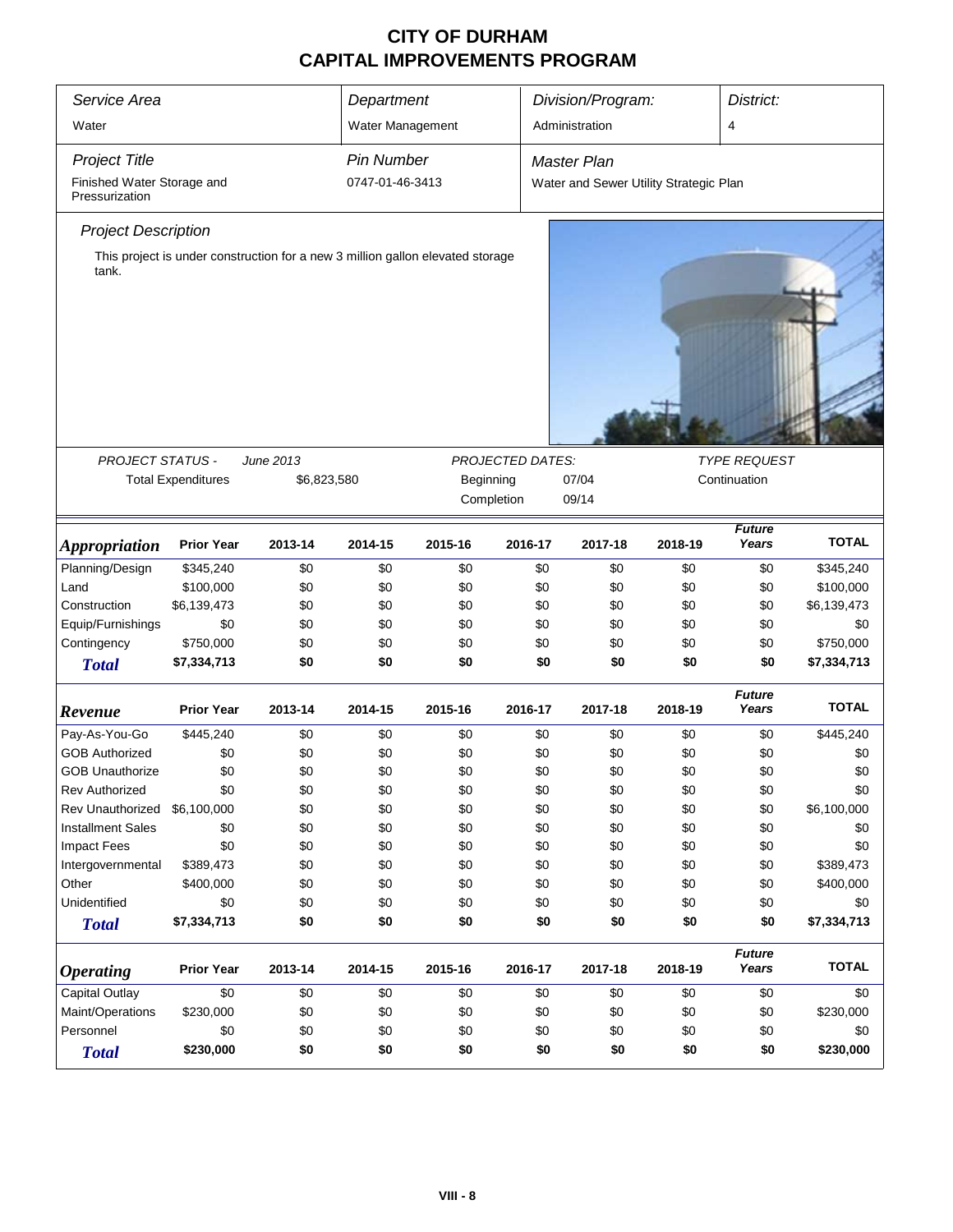| Service Area<br>Department            |                                                                                                                                                              |             |                   |           |                         | Division/Program:<br>District:         |           |                        |              |  |  |  |
|---------------------------------------|--------------------------------------------------------------------------------------------------------------------------------------------------------------|-------------|-------------------|-----------|-------------------------|----------------------------------------|-----------|------------------------|--------------|--|--|--|
| Water                                 |                                                                                                                                                              |             |                   |           |                         |                                        |           | All                    |              |  |  |  |
|                                       |                                                                                                                                                              |             | Water Management  |           |                         | <b>Utility Engineering</b>             |           |                        |              |  |  |  |
| <b>Project Title</b>                  |                                                                                                                                                              |             | <b>Pin Number</b> |           |                         | <b>Master Plan</b>                     |           |                        |              |  |  |  |
| Future Water Supply/Source Protection |                                                                                                                                                              |             |                   |           |                         | Water and Sewer Utility Strategic Plan |           |                        |              |  |  |  |
|                                       |                                                                                                                                                              |             |                   |           |                         |                                        |           |                        |              |  |  |  |
| <b>Project Description</b>            |                                                                                                                                                              |             |                   |           |                         |                                        |           |                        |              |  |  |  |
|                                       | This project provides funding for the acquisition of land needed for expansion<br>of the City's water supplies and protection of existing lakes by acquiring |             |                   |           |                         |                                        |           |                        |              |  |  |  |
| additional buffer areas.              |                                                                                                                                                              |             |                   |           |                         |                                        |           |                        |              |  |  |  |
|                                       |                                                                                                                                                              |             |                   |           |                         |                                        |           |                        |              |  |  |  |
|                                       |                                                                                                                                                              |             |                   |           |                         |                                        |           |                        |              |  |  |  |
|                                       |                                                                                                                                                              |             |                   |           |                         |                                        |           |                        |              |  |  |  |
|                                       |                                                                                                                                                              |             |                   |           |                         |                                        |           |                        |              |  |  |  |
|                                       |                                                                                                                                                              |             |                   |           |                         |                                        |           |                        |              |  |  |  |
|                                       |                                                                                                                                                              |             |                   |           |                         |                                        |           |                        |              |  |  |  |
| <b>PROJECT STATUS -</b>               |                                                                                                                                                              | June 2013   |                   |           | <b>PROJECTED DATES:</b> |                                        |           | <b>TYPE REQUEST</b>    |              |  |  |  |
|                                       | <b>Total Expenditures</b>                                                                                                                                    | \$2,458,403 |                   |           | Beginning               | 07/04                                  |           | Continuation           |              |  |  |  |
|                                       |                                                                                                                                                              |             |                   |           | Completion              | 07/18                                  |           |                        |              |  |  |  |
|                                       |                                                                                                                                                              |             |                   |           |                         |                                        |           |                        |              |  |  |  |
| <i><b>Appropriation</b></i>           | <b>Prior Year</b>                                                                                                                                            | 2013-14     | 2014-15           | 2015-16   | 2016-17                 | 2017-18                                | 2018-19   | <b>Future</b><br>Years | <b>TOTAL</b> |  |  |  |
| Planning/Design                       | \$121,426                                                                                                                                                    | \$0         | \$0               | \$0       | \$0                     | \$0                                    | \$0       | \$0                    | \$121,426    |  |  |  |
| Land                                  | \$2,206,404                                                                                                                                                  | \$500,000   | \$500,000         | \$500,000 | \$500,000               | \$500,000                              | \$500,000 | \$500,000              | \$5,706,404  |  |  |  |
| Construction                          | \$797,091                                                                                                                                                    | \$0         | \$0               | \$0       | \$0                     | \$0                                    | \$0       | \$0                    | \$797,091    |  |  |  |
| Equip/Furnishings                     | \$0                                                                                                                                                          | \$0         | \$0               | \$0       | \$0                     | \$0                                    | \$0       | \$0                    | \$0          |  |  |  |
| Contingency                           | \$0                                                                                                                                                          | \$0         | \$0               | \$0       | \$0                     | \$0                                    | \$0       | \$0                    | \$0          |  |  |  |
| <b>Total</b>                          | \$3,124,921                                                                                                                                                  | \$500,000   | \$500,000         | \$500,000 | \$500,000               | \$500,000                              | \$500,000 | \$500,000              | \$6,624,921  |  |  |  |
|                                       |                                                                                                                                                              |             |                   |           |                         |                                        |           | <b>Future</b>          |              |  |  |  |
| Revenue                               | <b>Prior Year</b>                                                                                                                                            | 2013-14     | 2014-15           | 2015-16   | 2016-17                 | 2017-18                                | 2018-19   | Years                  | <b>TOTAL</b> |  |  |  |
| Pay-As-You-Go                         | \$66,843                                                                                                                                                     | \$0         | \$0               | \$0       | \$0                     | \$0                                    | \$0       | \$0                    | \$66,843     |  |  |  |
| <b>GOB Authorized</b>                 | \$0                                                                                                                                                          | \$0         | \$0               | \$0       | \$0                     | \$0                                    | \$0       | \$0                    | \$0          |  |  |  |
| <b>GOB Unauthorize</b>                | \$0                                                                                                                                                          | \$0         | \$0               | \$0       | \$0                     | \$0                                    | \$0       | \$0                    | \$0          |  |  |  |
| <b>Rev Authorized</b>                 | \$0                                                                                                                                                          | \$0         | \$0               | \$0       | \$0                     | \$0                                    | \$0       | \$0                    | \$0          |  |  |  |
| Rev Unauthorized                      | \$1,200,000                                                                                                                                                  | \$500,000   | \$500,000         | \$500,000 | \$500,000               | \$500,000                              | \$500,000 | \$500,000              | \$4,700,000  |  |  |  |
| <b>Installment Sales</b>              | \$0                                                                                                                                                          | \$0         | \$0               | \$0       | \$0                     | \$0                                    | \$0       | \$0                    | \$0          |  |  |  |
| <b>Impact Fees</b>                    | \$0                                                                                                                                                          | \$0         | \$0               | \$0       | \$0                     | \$0                                    | \$0       | \$0                    | \$0          |  |  |  |
| Intergovernmental \$1,350,000         |                                                                                                                                                              | \$0         | \$0               | \$0       | \$0                     | \$0                                    | \$0       | \$0                    | \$1,350,000  |  |  |  |
| Other                                 | \$508,078                                                                                                                                                    | \$0         | \$0               | \$0       | \$0                     | \$0                                    | \$0       | \$0                    | \$508,078    |  |  |  |
| Unidentified                          | \$0                                                                                                                                                          | \$0         | \$0               | \$0       | \$0                     | \$0                                    | \$0       | \$0                    | \$0          |  |  |  |
| <b>Total</b>                          | \$3,124,921                                                                                                                                                  | \$500,000   | \$500,000         | \$500,000 | \$500,000               | \$500,000                              | \$500,000 | \$500,000              | \$6,624,921  |  |  |  |
|                                       |                                                                                                                                                              |             |                   |           |                         |                                        |           | <b>Future</b>          |              |  |  |  |
| <b>Operating</b>                      | <b>Prior Year</b>                                                                                                                                            | 2013-14     | 2014-15           | 2015-16   | 2016-17                 | 2017-18                                | 2018-19   | Years                  | <b>TOTAL</b> |  |  |  |
| <b>Capital Outlay</b>                 | \$0                                                                                                                                                          | \$0         | \$0               | \$0       | \$0                     | \$0                                    | \$0       | \$0                    | \$0          |  |  |  |
| Maint/Operations                      | \$0                                                                                                                                                          | \$0         | \$0               | \$0       | \$0                     | \$0                                    | \$0       | \$0                    | \$0          |  |  |  |
| Personnel                             | \$0                                                                                                                                                          | \$0         | \$0               | \$0       | \$0                     | \$0                                    | \$0       | \$0                    | \$0          |  |  |  |
| <b>Total</b>                          | \$0                                                                                                                                                          | \$0         | \$0               | \$0       | \$0                     | \$0                                    | \$0       | \$0                    | \$0          |  |  |  |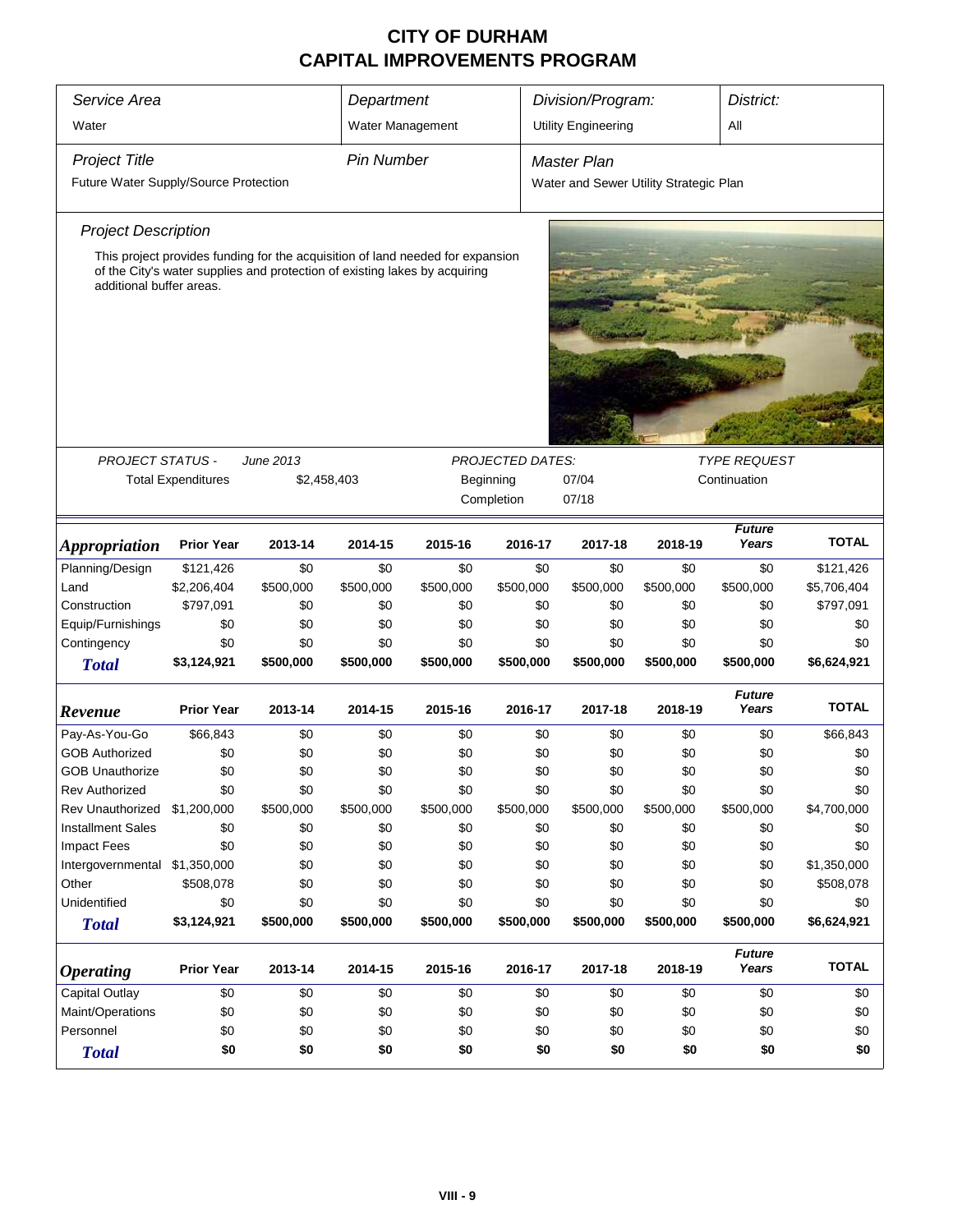| Service Area                |                                                                                                                                                                                                                                                                                                                                                                                                                                                       |                               | Department        |                  |                         | Division/Program:                      |                       | District:                           |              |  |  |
|-----------------------------|-------------------------------------------------------------------------------------------------------------------------------------------------------------------------------------------------------------------------------------------------------------------------------------------------------------------------------------------------------------------------------------------------------------------------------------------------------|-------------------------------|-------------------|------------------|-------------------------|----------------------------------------|-----------------------|-------------------------------------|--------------|--|--|
| Water                       |                                                                                                                                                                                                                                                                                                                                                                                                                                                       |                               |                   | Water Management |                         | <b>Utility Engineering</b>             |                       | 3                                   |              |  |  |
| <b>Project Title</b>        |                                                                                                                                                                                                                                                                                                                                                                                                                                                       |                               | <b>Pin Number</b> |                  |                         | <b>Master Plan</b>                     |                       |                                     |              |  |  |
| Jordan Lake WTP             |                                                                                                                                                                                                                                                                                                                                                                                                                                                       |                               | 0708-04-63-3956   |                  |                         | Water and Sewer Utility Strategic Plan |                       |                                     |              |  |  |
| <b>Project Description</b>  |                                                                                                                                                                                                                                                                                                                                                                                                                                                       |                               |                   |                  |                         |                                        |                       |                                     |              |  |  |
|                             | This project is for a new water supply intake on Jordan Lake. The initial<br>planning will investigate the options for utilizing water allocation and the land<br>needs for pipe lines and pump stations. The next steps are preliminary<br>design, permiting, final design, and construction. A raw water pump station, a<br>raw water transmission line to Durham, and potentially a new water treatment<br>plant are options currently envisioned. |                               |                   |                  |                         |                                        |                       |                                     |              |  |  |
| <b>PROJECT STATUS -</b>     | <b>Total Expenditures</b>                                                                                                                                                                                                                                                                                                                                                                                                                             | <b>June 2013</b><br>\$800,603 |                   | Beginning        | <b>PROJECTED DATES:</b> | 09/09<br>07/19                         |                       | <b>TYPE REQUEST</b><br>Continuation |              |  |  |
|                             |                                                                                                                                                                                                                                                                                                                                                                                                                                                       |                               |                   |                  | Completion              |                                        |                       | <b>Future</b>                       |              |  |  |
| <i><b>Appropriation</b></i> | <b>Prior Year</b>                                                                                                                                                                                                                                                                                                                                                                                                                                     | 2013-14                       | 2014-15           | 2015-16          | 2016-17                 | 2017-18                                | 2018-19               | Years                               | <b>TOTAL</b> |  |  |
| Planning/Design             | \$1,500,000                                                                                                                                                                                                                                                                                                                                                                                                                                           | \$0                           | \$0               | \$8,000,000      | \$0                     | \$0                                    | \$0                   | \$0                                 | \$9,500,000  |  |  |
| Land                        | \$0                                                                                                                                                                                                                                                                                                                                                                                                                                                   | \$0                           | \$0               | \$0              | \$0                     | \$0                                    | \$0                   | \$0                                 | \$0          |  |  |
| Construction                | \$0                                                                                                                                                                                                                                                                                                                                                                                                                                                   | \$0                           | \$0               | \$0              | \$0                     |                                        | 50,000,000 30,000,000 | \$0                                 | 80,000,000   |  |  |
| Equip/Furnishings           | \$0                                                                                                                                                                                                                                                                                                                                                                                                                                                   | \$0                           | \$0               | \$0              | \$0                     | \$0                                    | \$0                   | \$0                                 | \$0          |  |  |
| Contingency                 | \$0                                                                                                                                                                                                                                                                                                                                                                                                                                                   | \$0                           | \$0               | \$0              | \$0                     | \$0                                    | \$0                   | \$0                                 | \$0          |  |  |
| <b>Total</b>                | \$1,500,000                                                                                                                                                                                                                                                                                                                                                                                                                                           | \$0                           | \$0               | \$8,000,000      |                         | \$0 \$50,000,000 \$30,000,000          |                       | \$0                                 | \$89,500,000 |  |  |
| Revenue                     | <b>Prior Year</b>                                                                                                                                                                                                                                                                                                                                                                                                                                     | 2013-14                       | 2014-15           | 2015-16          | 2016-17                 | 2017-18                                | 2018-19               | <b>Future</b><br>Years              | <b>TOTAL</b> |  |  |
| Pay-As-You-Go               | \$500,000                                                                                                                                                                                                                                                                                                                                                                                                                                             | \$0                           | \$0               | \$0              | \$0                     | \$0                                    | \$0                   | \$0                                 | \$500,000    |  |  |
| <b>GOB Authorized</b>       | \$0                                                                                                                                                                                                                                                                                                                                                                                                                                                   | \$0                           | \$0               | \$0              | \$0                     | \$0                                    | \$0                   | \$0                                 | \$0          |  |  |
| <b>GOB Unauthorize</b>      | \$0                                                                                                                                                                                                                                                                                                                                                                                                                                                   | \$0                           | \$0               | \$0              | \$0                     | \$0                                    | \$0                   | \$0                                 | \$0          |  |  |
| <b>Rev Authorized</b>       | \$0                                                                                                                                                                                                                                                                                                                                                                                                                                                   | \$0                           | \$0               | \$0              | \$0                     | \$0                                    | \$0                   | \$0                                 | \$0          |  |  |
| Rev Unauthorized            | \$1,000,000                                                                                                                                                                                                                                                                                                                                                                                                                                           | \$0                           | \$0               | \$8,000,000      | \$0                     |                                        | 50,000,000 30,000,000 | \$0                                 | 89,000,000   |  |  |
| <b>Installment Sales</b>    | \$0                                                                                                                                                                                                                                                                                                                                                                                                                                                   | \$0                           | \$0               | \$0              | \$0                     | \$0                                    | \$0                   | \$0                                 | \$0          |  |  |
| <b>Impact Fees</b>          | \$0                                                                                                                                                                                                                                                                                                                                                                                                                                                   | \$0                           | \$0               | \$0              | \$0                     | \$0                                    | \$0                   | \$0                                 | \$0          |  |  |
| Intergovernmental           | \$0                                                                                                                                                                                                                                                                                                                                                                                                                                                   | \$0                           | \$0               | \$0              | \$0                     | \$0                                    | \$0                   | \$0                                 | \$0          |  |  |
| Other                       | \$0                                                                                                                                                                                                                                                                                                                                                                                                                                                   | \$0                           | \$0               | \$0              | \$0                     | \$0                                    | \$0                   | \$0                                 | \$0          |  |  |
| Unidentified                | \$0                                                                                                                                                                                                                                                                                                                                                                                                                                                   | \$0                           | \$0               | \$0              | \$0                     | \$0                                    | \$0                   | \$0                                 | \$0          |  |  |
|                             | \$1,500,000                                                                                                                                                                                                                                                                                                                                                                                                                                           | \$0                           | \$0               | \$8,000,000      |                         | \$0 \$50,000,000 \$30,000,000          |                       | \$0                                 | \$89,500,000 |  |  |
| <b>Total</b>                |                                                                                                                                                                                                                                                                                                                                                                                                                                                       |                               |                   |                  |                         |                                        |                       |                                     |              |  |  |
| <b>Operating</b>            | <b>Prior Year</b>                                                                                                                                                                                                                                                                                                                                                                                                                                     | 2013-14                       | 2014-15           | 2015-16          | 2016-17                 | 2017-18                                | 2018-19               | <b>Future</b><br>Years              | <b>TOTAL</b> |  |  |
| Capital Outlay              | \$0                                                                                                                                                                                                                                                                                                                                                                                                                                                   | \$0                           | \$0               | \$0              | \$0                     | \$0                                    | \$0                   | \$0                                 | \$0          |  |  |
| Maint/Operations            | \$0                                                                                                                                                                                                                                                                                                                                                                                                                                                   | \$0                           | \$0               | \$0              | \$0                     | \$0                                    | \$0                   | \$0                                 | \$0          |  |  |
|                             |                                                                                                                                                                                                                                                                                                                                                                                                                                                       |                               |                   |                  |                         |                                        |                       |                                     |              |  |  |
| Personnel                   | \$0                                                                                                                                                                                                                                                                                                                                                                                                                                                   | \$0                           | \$0               | \$0              | \$0                     | \$0                                    | \$0                   | \$0                                 | \$0          |  |  |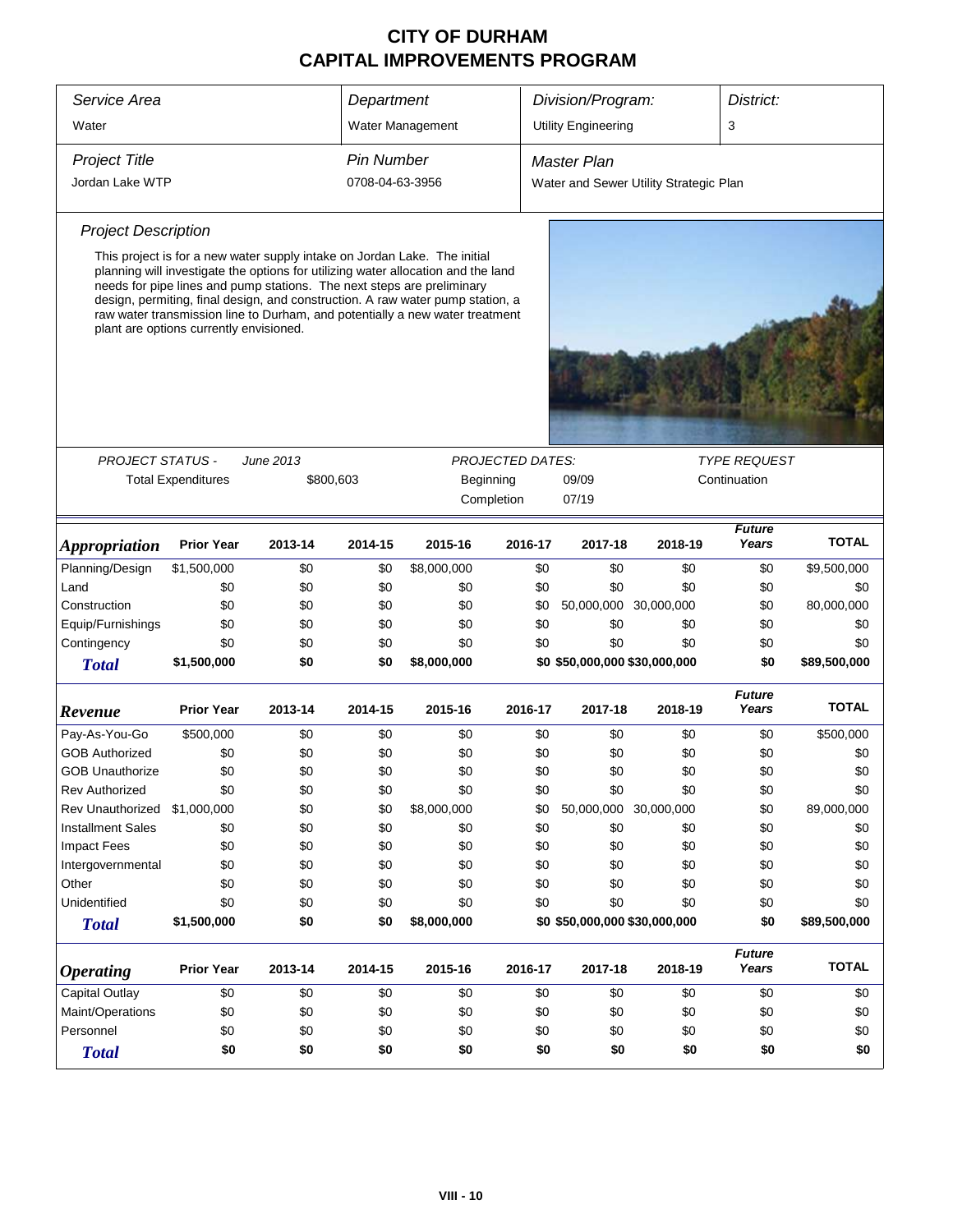| Service Area                              |                                                                                                                                                                                                                                                                                                                                                                                                                           | Division/Program:<br>District:<br>Department |                   |           |                         |                    |              |                        |              |
|-------------------------------------------|---------------------------------------------------------------------------------------------------------------------------------------------------------------------------------------------------------------------------------------------------------------------------------------------------------------------------------------------------------------------------------------------------------------------------|----------------------------------------------|-------------------|-----------|-------------------------|--------------------|--------------|------------------------|--------------|
| Water                                     |                                                                                                                                                                                                                                                                                                                                                                                                                           |                                              | Water Management  |           |                         |                    |              | 2                      |              |
| <b>Project Title</b>                      |                                                                                                                                                                                                                                                                                                                                                                                                                           |                                              | <b>Pin Number</b> |           |                         | <b>Master Plan</b> |              |                        |              |
| Lake Michie & Little River Rehabilitation |                                                                                                                                                                                                                                                                                                                                                                                                                           |                                              | 0857-03-03-6386   |           |                         |                    |              |                        |              |
| <b>Project Description</b>                |                                                                                                                                                                                                                                                                                                                                                                                                                           |                                              |                   |           |                         |                    |              |                        |              |
|                                           | This is a Dam Facility Rehabilitation project that combines the Lake Michie<br>Dam Repairs and Little River Dam Repairs projects. Lake Michie needs lead<br>based paint removal, gate repairs, clearing of trees, and hydaulic valve<br>replacement. Little River work needs the lower gate repaired and caulking.<br>Little River needs a 20 year maintenance plan and Lake Michie needs an<br>updated maintenance plan. |                                              |                   |           |                         |                    |              |                        |              |
|                                           |                                                                                                                                                                                                                                                                                                                                                                                                                           |                                              |                   |           |                         |                    |              |                        |              |
| <b>PROJECT STATUS -</b>                   |                                                                                                                                                                                                                                                                                                                                                                                                                           | <b>June 2013</b>                             |                   |           | <b>PROJECTED DATES:</b> |                    |              | <b>TYPE REQUEST</b>    |              |
|                                           | <b>Total Expenditures</b>                                                                                                                                                                                                                                                                                                                                                                                                 |                                              | \$462,188         |           | Beginning<br>Completion | 07/04<br>07/18     | Continuation |                        |              |
| <i><b>Appropriation</b></i>               | <b>Prior Year</b>                                                                                                                                                                                                                                                                                                                                                                                                         | 2013-14                                      | 2014-15           | 2015-16   | 2016-17                 | 2017-18            | 2018-19      | <b>Future</b><br>Years | <b>TOTAL</b> |
| Planning/Design                           | \$720,000                                                                                                                                                                                                                                                                                                                                                                                                                 | \$0                                          | \$0               | \$0       | \$0                     | \$0                | \$0          | \$0                    | \$720,000    |
| Land                                      | \$0                                                                                                                                                                                                                                                                                                                                                                                                                       | \$0                                          | \$0               | \$0       | \$0                     | \$0                | \$0          | \$0                    | \$0          |
| Construction                              | \$1,653,361                                                                                                                                                                                                                                                                                                                                                                                                               | \$500,000                                    | \$500,000         | \$500,000 | \$500,000               | \$500,000          | \$500,000    | \$500,000              | \$5,153,361  |
| Equip/Furnishings                         | \$0                                                                                                                                                                                                                                                                                                                                                                                                                       | \$0                                          | \$0               | \$0       | \$0                     | \$0                | \$0          | \$0                    | \$0          |
| Contingency                               | \$70,000                                                                                                                                                                                                                                                                                                                                                                                                                  | \$0                                          | \$0               | \$0       | \$0                     | \$0                | \$0          | \$0                    | \$70,000     |
| <b>Total</b>                              | \$2,443,361                                                                                                                                                                                                                                                                                                                                                                                                               | \$500,000                                    | \$500,000         | \$500,000 | \$500,000               | \$500,000          | \$500,000    | \$500,000              | \$5,943,361  |
| Revenue                                   | <b>Prior Year</b>                                                                                                                                                                                                                                                                                                                                                                                                         | 2013-14                                      | 2014-15           | 2015-16   | 2016-17                 | 2017-18            | 2018-19      | <b>Future</b><br>Years | <b>TOTAL</b> |
| Pay-As-You-Go                             | \$743,361                                                                                                                                                                                                                                                                                                                                                                                                                 | \$0                                          | \$0               | \$0       | \$0                     | \$0                | \$0          | \$0                    | \$743,361    |
| <b>GOB Authorized</b>                     | \$0                                                                                                                                                                                                                                                                                                                                                                                                                       | \$0                                          | \$0               | \$0       | \$0                     | \$0                | \$0          | \$0                    | \$0          |
| <b>GOB Unauthorize</b>                    | \$0                                                                                                                                                                                                                                                                                                                                                                                                                       | \$0                                          | \$0               | \$0       | \$0                     | \$0                | \$0          | \$0                    | \$0          |
| Rev Authorized                            | \$0                                                                                                                                                                                                                                                                                                                                                                                                                       | \$0                                          | \$0               | \$0       | \$0                     | \$0                | \$0          | \$0                    | \$0          |
| Rev Unauthorized                          | \$1,700,000                                                                                                                                                                                                                                                                                                                                                                                                               | \$500,000                                    | \$500,000         | \$500,000 | \$500,000               | \$500,000          | \$500,000    | \$500,000              | \$5,200,000  |
| <b>Installment Sales</b>                  | \$0                                                                                                                                                                                                                                                                                                                                                                                                                       | \$0                                          | \$0               | \$0       | \$0                     | \$0                | \$0          | \$0                    | \$0          |
| <b>Impact Fees</b>                        | \$0                                                                                                                                                                                                                                                                                                                                                                                                                       | \$0                                          | \$0               | \$0       | \$0                     | \$0                | \$0          | \$0                    | \$0          |
| Intergovernmental                         | \$0                                                                                                                                                                                                                                                                                                                                                                                                                       | \$0                                          | \$0               | \$0       | \$0                     | \$0                | \$0          | \$0                    | \$0          |
| Other                                     | \$0                                                                                                                                                                                                                                                                                                                                                                                                                       | \$0                                          | \$0               | \$0       | \$0                     | \$0                | \$0          | \$0                    | \$0          |
| Unidentified                              | \$0                                                                                                                                                                                                                                                                                                                                                                                                                       | \$0                                          | \$0               | \$0       | \$0                     | \$0                | \$0          | \$0                    | \$0          |
| <b>Total</b>                              | \$2,443,361                                                                                                                                                                                                                                                                                                                                                                                                               | \$500,000                                    | \$500,000         | \$500,000 | \$500,000               | \$500,000          | \$500,000    | \$500,000              | \$5,943,361  |
| <b>Operating</b>                          | <b>Prior Year</b>                                                                                                                                                                                                                                                                                                                                                                                                         | 2013-14                                      | 2014-15           | 2015-16   | 2016-17                 | 2017-18            | 2018-19      | <b>Future</b><br>Years | <b>TOTAL</b> |
| <b>Capital Outlay</b>                     | \$0                                                                                                                                                                                                                                                                                                                                                                                                                       | \$0                                          | \$0               | \$0       | \$0                     | \$0                | \$0          | \$0                    | \$0          |
| Maint/Operations                          | \$0                                                                                                                                                                                                                                                                                                                                                                                                                       | \$0                                          | \$0               | \$0       | \$0                     | \$0                | \$0          | \$0                    | \$0          |
| Personnel                                 | \$0                                                                                                                                                                                                                                                                                                                                                                                                                       | \$0                                          | \$0               | \$0       | \$0                     | \$0                | \$0          | \$0                    | \$0          |
| <b>Total</b>                              | \$0                                                                                                                                                                                                                                                                                                                                                                                                                       | \$0                                          | \$0               | \$0       | \$0                     | \$0                | \$0          | \$0                    | \$0          |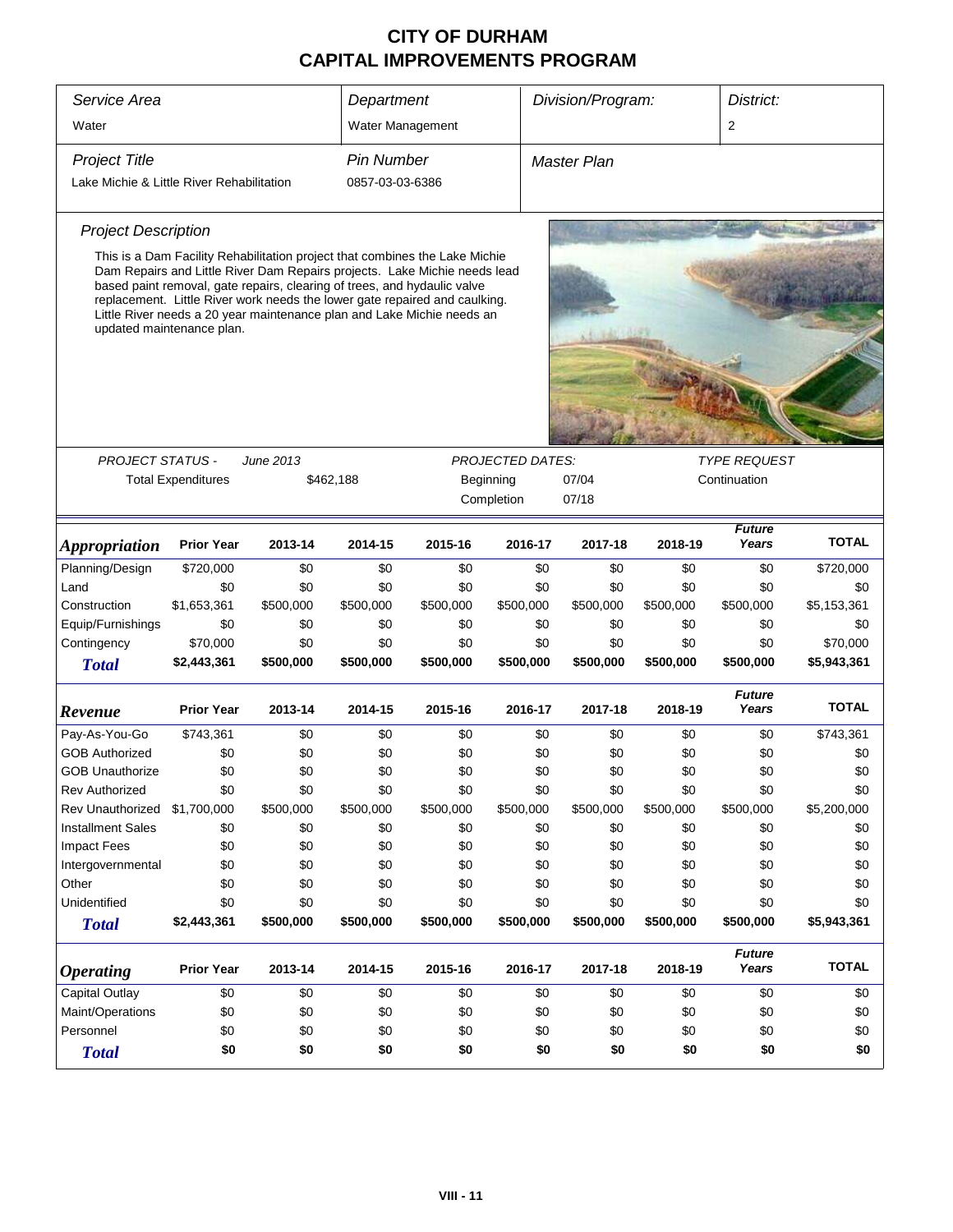| Service Area                                                                                                                                                                                                                                      | Department                |             |                  |                                                                                   |                         | Division/Program: |         | District:              |              |  |
|---------------------------------------------------------------------------------------------------------------------------------------------------------------------------------------------------------------------------------------------------|---------------------------|-------------|------------------|-----------------------------------------------------------------------------------|-------------------------|-------------------|---------|------------------------|--------------|--|
| Water                                                                                                                                                                                                                                             |                           |             | Water Management |                                                                                   |                         | Administration    |         | $\overline{4}$         |              |  |
| <b>Project Title</b><br>Raleigh Interconnection                                                                                                                                                                                                   |                           |             |                  | <b>Pin Number</b><br><b>Master Plan</b><br>Water and Sewer Utility Strategic Plan |                         |                   |         |                        |              |  |
| <b>Project Description</b>                                                                                                                                                                                                                        |                           |             |                  |                                                                                   |                         |                   |         |                        |              |  |
| This project will provide interconnections between Durham's and Raleigh's<br>water distribution systems along Alexander Drive and US 70. The connections<br>N0<br>will provide emergency water supply when needed.<br>Picture<br><b>Available</b> |                           |             |                  |                                                                                   |                         |                   |         |                        |              |  |
| <b>PROJECT STATUS -</b>                                                                                                                                                                                                                           |                           | June 2013   |                  |                                                                                   | <b>PROJECTED DATES:</b> |                   |         | <b>TYPE REQUEST</b>    |              |  |
|                                                                                                                                                                                                                                                   | <b>Total Expenditures</b> | \$5,826,146 |                  | Beginning                                                                         |                         | 01/06             |         | Continuation           |              |  |
|                                                                                                                                                                                                                                                   |                           |             |                  |                                                                                   | Completion              | 06/13             |         |                        |              |  |
|                                                                                                                                                                                                                                                   |                           |             |                  |                                                                                   |                         |                   |         |                        |              |  |
| <b>Appropriation</b>                                                                                                                                                                                                                              | <b>Prior Year</b>         | 2013-14     | 2014-15          | 2015-16                                                                           | 2016-17                 | 2017-18           | 2018-19 | <b>Future</b><br>Years | <b>TOTAL</b> |  |
| Construction                                                                                                                                                                                                                                      | \$5,925,000               | \$0         | \$0              | \$0                                                                               | \$0                     | \$0               | \$0     | \$0                    | \$5,925,000  |  |
| <b>Total</b>                                                                                                                                                                                                                                      | \$5,925,000               | \$0         | \$0              | \$0                                                                               | \$0                     | \$0               | \$0     | \$0                    | \$5,925,000  |  |
| Revenue                                                                                                                                                                                                                                           | <b>Prior Year</b>         | 2013-14     | 2014-15          | 2015-16                                                                           | 2016-17                 | 2017-18           | 2018-19 | <b>Future</b><br>Years | <b>TOTAL</b> |  |
| Pay-As-You-Go                                                                                                                                                                                                                                     | \$0                       | \$0         | \$0              | \$0                                                                               | \$0                     | \$0               | \$0     | \$0                    | \$0          |  |
| <b>GOB Authorized</b>                                                                                                                                                                                                                             | \$0                       | \$0         | \$0              | \$0                                                                               | \$0                     | \$0               | \$0     | \$0                    | \$0          |  |
| <b>GOB Unauthorize</b>                                                                                                                                                                                                                            | \$0                       | \$0         | \$0              | \$0                                                                               | \$0                     | \$0               | \$0     | \$0                    | \$0          |  |
| <b>Rev Authorized</b>                                                                                                                                                                                                                             | \$750,000                 | \$0         | \$0              | \$0                                                                               | \$0                     | \$0               | \$0     | \$0                    | \$750,000    |  |
| Rev Unauthorized                                                                                                                                                                                                                                  | \$5,175,000               | \$0         | \$0              | \$0                                                                               | \$0                     | \$0               | \$0     | \$0                    | \$5,175,000  |  |
| <b>Installment Sales</b>                                                                                                                                                                                                                          | \$0                       | \$0         | \$0              | \$0                                                                               | \$0                     | \$0               | \$0     | \$0                    | \$0          |  |
| Impact Fees                                                                                                                                                                                                                                       | \$0                       | \$0         | \$0              | \$0                                                                               | \$0                     | \$0               | \$0     | \$0                    | \$0          |  |
| Intergovernmental                                                                                                                                                                                                                                 | \$0                       | \$0         | \$0              | \$0                                                                               | \$0                     | \$0               | \$0     | \$0                    | \$0          |  |
| Other                                                                                                                                                                                                                                             | \$0                       | \$0         | \$0              | \$0                                                                               | \$0                     | \$0               | \$0     | \$0                    | \$0          |  |
| Unidentified                                                                                                                                                                                                                                      | \$0                       | \$0         | \$0              | \$0                                                                               | \$0                     | \$0               | \$0     | \$0                    | \$0          |  |
| <b>Total</b>                                                                                                                                                                                                                                      | \$5,925,000               | \$0         | \$0              | \$0                                                                               | \$0                     | \$0               | \$0     | \$0                    | \$5,925,000  |  |
| <b>Operating</b>                                                                                                                                                                                                                                  | <b>Prior Year</b>         | 2013-14     | 2014-15          | 2015-16                                                                           | 2016-17                 | 2017-18           | 2018-19 | <b>Future</b><br>Years | <b>TOTAL</b> |  |
| Capital Outlay                                                                                                                                                                                                                                    | \$0                       | \$0         | \$0              | \$0                                                                               | \$0                     | \$0               | \$0     | \$0                    | \$0          |  |
| Maint/Operations                                                                                                                                                                                                                                  | \$0                       | \$0         | \$0              | \$0                                                                               | \$0                     | \$0               | \$0     | \$0                    | \$0          |  |
| Personnel                                                                                                                                                                                                                                         | \$0                       | \$0         | \$0              | \$0                                                                               | \$0                     | \$0               | \$0     | \$0                    | \$0          |  |
| <b>Total</b>                                                                                                                                                                                                                                      | \$0                       | \$0         | \$0              | \$0                                                                               | \$0                     | \$0               | \$0     | \$0                    | \$0          |  |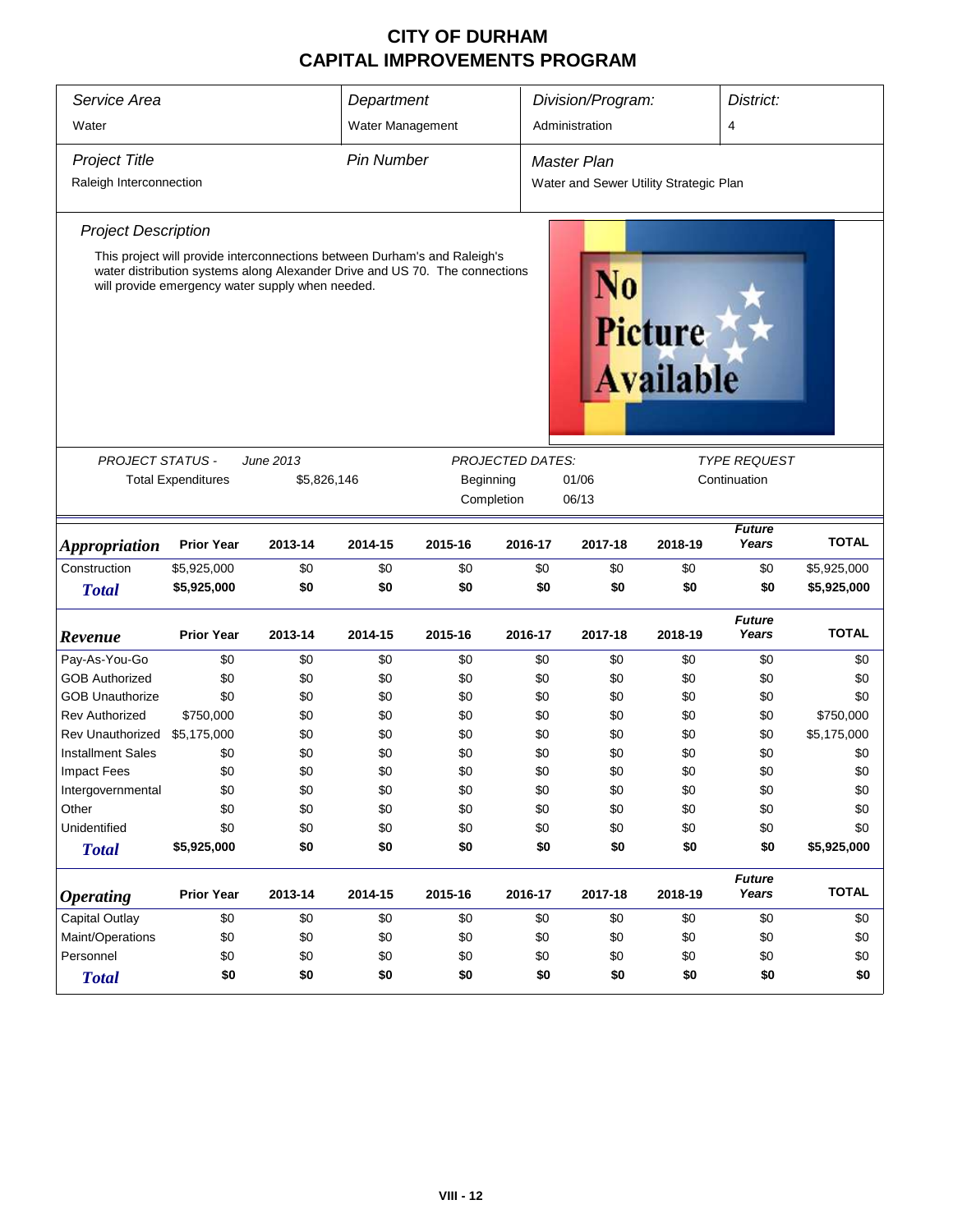| Service Area                            | Department                                                                                                                                                                                                                                                                             |             |                   | Division/Program:<br>District: |                         |                                    |         |                        |              |  |  |
|-----------------------------------------|----------------------------------------------------------------------------------------------------------------------------------------------------------------------------------------------------------------------------------------------------------------------------------------|-------------|-------------------|--------------------------------|-------------------------|------------------------------------|---------|------------------------|--------------|--|--|
| Water                                   |                                                                                                                                                                                                                                                                                        |             | Water Management  |                                |                         |                                    |         | 1,4                    |              |  |  |
| <b>Project Title</b>                    |                                                                                                                                                                                                                                                                                        |             | <b>Pin Number</b> |                                |                         | <b>Master Plan</b>                 |         |                        |              |  |  |
| Southeast Distribution System Expansion |                                                                                                                                                                                                                                                                                        |             |                   |                                |                         | <b>Water Distribution Study</b>    |         |                        |              |  |  |
| <b>Project Description</b>              |                                                                                                                                                                                                                                                                                        |             |                   |                                |                         |                                    |         |                        |              |  |  |
|                                         | This project includes the necessary system improvements (mains, booster<br>stations and tank) necessary to meet the anticipated growth in Southeast<br>Durham. The 2002 Water Distribution Study identified this need, which<br>included a general tank location and resizing of main. |             |                   |                                | VO                      | <b>Picture</b><br><b>Available</b> |         |                        |              |  |  |
| <b>PROJECT STATUS -</b>                 |                                                                                                                                                                                                                                                                                        | June 2013   |                   |                                | <b>PROJECTED DATES:</b> |                                    |         | <i>TYPE REQUEST</i>    |              |  |  |
|                                         | <b>Total Expenditures</b>                                                                                                                                                                                                                                                              | \$2,039,418 |                   | Beginning                      |                         | 09/09                              |         | Continuation           |              |  |  |
|                                         | Completion                                                                                                                                                                                                                                                                             |             |                   |                                |                         |                                    |         |                        |              |  |  |
|                                         |                                                                                                                                                                                                                                                                                        |             |                   |                                |                         |                                    |         | <b>Future</b>          |              |  |  |
| <b>Appropriation</b>                    | <b>Prior Year</b>                                                                                                                                                                                                                                                                      | 2013-14     | 2014-15           | 2015-16                        | 2016-17                 | 2017-18                            | 2018-19 | Years                  | <b>TOTAL</b> |  |  |
| Planning/Design                         | \$800,000                                                                                                                                                                                                                                                                              | \$0         | \$0               | \$0                            | \$0                     | \$0                                | \$0     | \$0                    | \$800,000    |  |  |
| Land                                    | \$0                                                                                                                                                                                                                                                                                    | \$0         | \$0               | \$0                            | \$0                     | \$0                                | \$0     | \$0                    | \$0          |  |  |
| Construction                            | \$6,362,000                                                                                                                                                                                                                                                                            | \$0         | \$0               | \$0                            | \$0                     | \$0                                | \$0     | \$0                    | \$6,362,000  |  |  |
| Equip/Furnishings                       | \$0                                                                                                                                                                                                                                                                                    | \$0         | \$0               | \$0                            | \$0                     | \$0                                | \$0     | \$0                    | \$0          |  |  |
| Contingency                             | \$0                                                                                                                                                                                                                                                                                    | \$0         | \$0               | \$0                            | \$0                     | \$0                                | \$0     | \$0                    | \$0          |  |  |
| <b>Total</b>                            | \$7,162,000                                                                                                                                                                                                                                                                            | \$0         | \$0               | \$0                            | \$0                     | \$0                                | \$0     | \$0                    | \$7,162,000  |  |  |
| Revenue                                 | <b>Prior Year</b>                                                                                                                                                                                                                                                                      | 2013-14     | 2014-15           | 2015-16                        | 2016-17                 | 2017-18                            | 2018-19 | <b>Future</b><br>Years | <b>TOTAL</b> |  |  |
| Pay-As-You-Go                           | \$0                                                                                                                                                                                                                                                                                    | \$0         | \$0               | \$0                            | \$0                     | \$0                                | \$0     | \$0                    | \$0          |  |  |
| <b>GOB Authorized</b>                   | \$0                                                                                                                                                                                                                                                                                    | \$0         | \$0               | \$0                            | \$0                     | \$0                                | \$0     | \$0                    | \$0          |  |  |
| <b>GOB Unauthorize</b>                  | \$0                                                                                                                                                                                                                                                                                    | \$0         | \$0               | \$0                            | \$0                     | \$0                                | \$0     | \$0                    | \$0          |  |  |
| <b>Rev Authorized</b>                   | \$0                                                                                                                                                                                                                                                                                    | \$0         | \$0               | \$0                            | \$0                     | \$0                                | \$0     | \$0                    | \$0          |  |  |
| Rev Unauthorized                        | \$7,162,000                                                                                                                                                                                                                                                                            | \$0         | \$0               | \$0                            | \$0                     | \$0                                | \$0     | \$0                    | \$7,162,000  |  |  |
| <b>Installment Sales</b>                | \$0                                                                                                                                                                                                                                                                                    | \$0         | \$0               | \$0                            | \$0                     | \$0                                | \$0     | \$0                    | \$0          |  |  |
| <b>Impact Fees</b>                      | \$0                                                                                                                                                                                                                                                                                    | \$0         | \$0               | \$0                            | \$0                     | \$0                                | \$0     | \$0                    | \$0          |  |  |
| Intergovernmental                       | \$0                                                                                                                                                                                                                                                                                    | \$0         | \$0               | \$0                            | \$0                     | \$0                                | \$0     | \$0                    | \$0          |  |  |
| Other                                   | \$0                                                                                                                                                                                                                                                                                    | \$0         | \$0               | \$0                            | \$0                     | \$0                                | \$0     | \$0                    | \$0          |  |  |
| Unidentified                            | \$0                                                                                                                                                                                                                                                                                    | \$0         | \$0               | \$0                            | \$0                     | \$0                                | \$0     | \$0                    | \$0          |  |  |
| <b>Total</b>                            | \$7,162,000                                                                                                                                                                                                                                                                            | \$0         | \$0               | \$0                            | \$0                     | \$0                                | \$0     | \$0                    | \$7,162,000  |  |  |
| <b>Operating</b>                        | <b>Prior Year</b>                                                                                                                                                                                                                                                                      | 2013-14     | 2014-15           | 2015-16                        | 2016-17                 | 2017-18                            | 2018-19 | <b>Future</b><br>Years | <b>TOTAL</b> |  |  |
| Capital Outlay                          | \$0                                                                                                                                                                                                                                                                                    | \$0         | \$0               | \$0                            | \$0                     | \$0                                | \$0     | \$0                    | \$0          |  |  |
| Maint/Operations                        | \$0                                                                                                                                                                                                                                                                                    | \$0         | \$0               | \$0                            | \$0                     | \$0                                | \$0     | \$0                    | \$0          |  |  |
| Personnel                               | \$0                                                                                                                                                                                                                                                                                    | \$0         | \$0               | \$0                            | \$0                     | \$0                                | \$0     | \$0                    | \$0          |  |  |
| <b>Total</b>                            | \$0                                                                                                                                                                                                                                                                                    | \$0         | \$0               | \$0                            | \$0                     | \$0                                | \$0     | \$0                    | \$0          |  |  |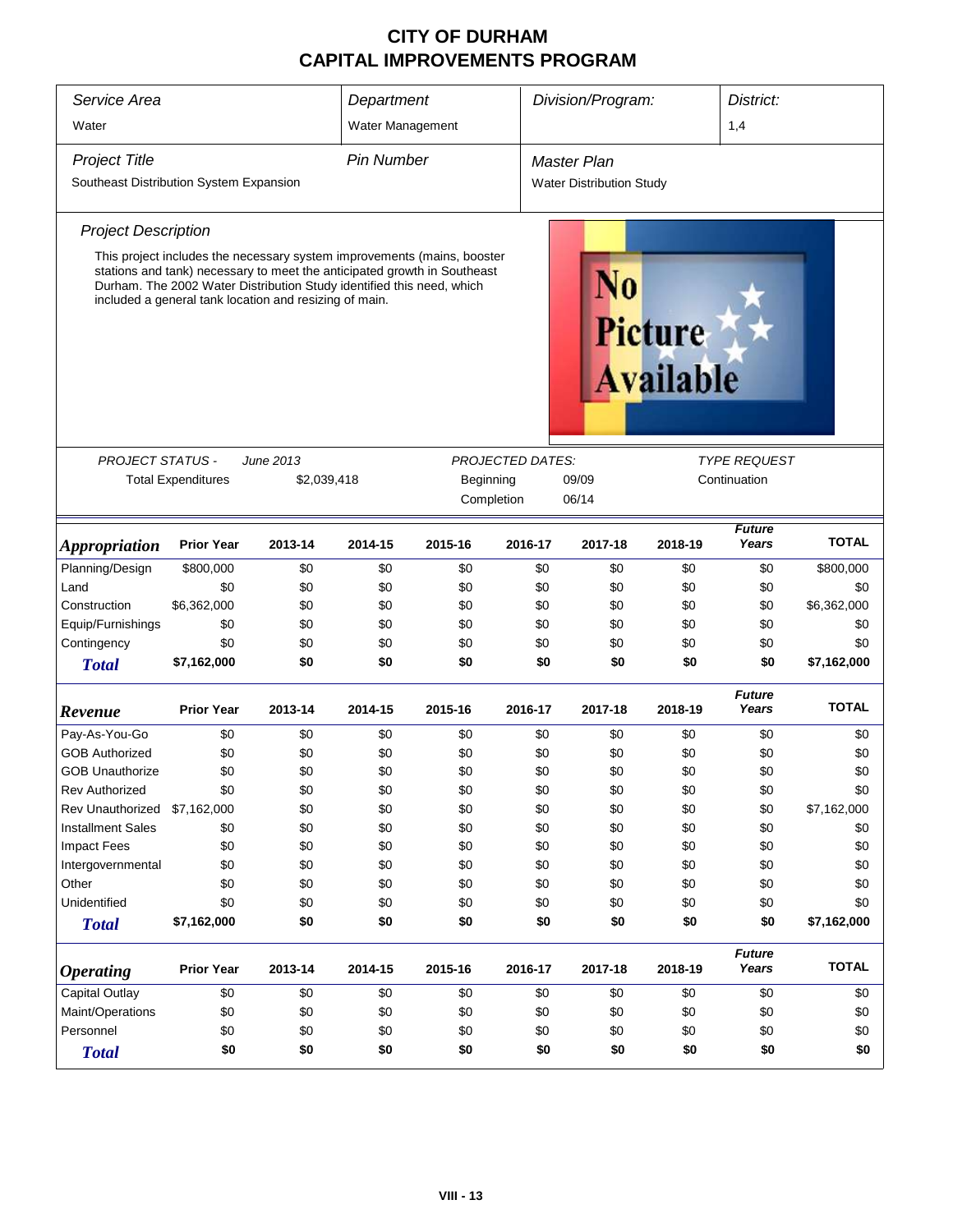| Service Area                         |                                                                                                                                                                                                                                                                                                                      | Department                                                        |                   |         | Division/Program:                                     |                            | District:                          |                        |              |
|--------------------------------------|----------------------------------------------------------------------------------------------------------------------------------------------------------------------------------------------------------------------------------------------------------------------------------------------------------------------|-------------------------------------------------------------------|-------------------|---------|-------------------------------------------------------|----------------------------|------------------------------------|------------------------|--------------|
| Water                                |                                                                                                                                                                                                                                                                                                                      |                                                                   | Water Management  |         |                                                       | <b>Utility Engineering</b> |                                    | 1,4                    |              |
|                                      |                                                                                                                                                                                                                                                                                                                      |                                                                   |                   |         |                                                       |                            |                                    |                        |              |
| <b>Project Title</b>                 |                                                                                                                                                                                                                                                                                                                      |                                                                   | <b>Pin Number</b> |         |                                                       | Master Plan                |                                    |                        |              |
| Southern Reinforcing Main - Phase II |                                                                                                                                                                                                                                                                                                                      |                                                                   |                   |         |                                                       |                            |                                    |                        |              |
| <b>Project Description</b>           |                                                                                                                                                                                                                                                                                                                      |                                                                   |                   |         |                                                       |                            |                                    |                        |              |
|                                      | The Southern Reinforcing Main - Phase II is needed to meet water demands in<br>Southeast Durham, including RTP. This line is also needed to reinforce the<br>proposed Southeast Pressure Zone. The line will be constructed from the Ellis<br>Road Water Tank to the near intersection of US 70 and Mineral Springs. |                                                                   |                   |         |                                                       | N0                         | <b>Picture</b><br><b>Available</b> |                        |              |
|                                      |                                                                                                                                                                                                                                                                                                                      | June 2013                                                         |                   |         |                                                       |                            |                                    |                        |              |
| <b>PROJECT STATUS -</b>              | <b>Total Expenditures</b>                                                                                                                                                                                                                                                                                            | <b>PROJECTED DATES:</b><br>\$8,013,803<br>Beginning<br>Completion |                   |         | <b>TYPE REQUEST</b><br>07/09<br>Continuation<br>06/14 |                            |                                    |                        |              |
| <b>Appropriation</b>                 | <b>Prior Year</b>                                                                                                                                                                                                                                                                                                    | 2013-14                                                           | 2014-15           | 2015-16 | 2016-17                                               | 2017-18                    | 2018-19                            | <b>Future</b><br>Years | <b>TOTAL</b> |
| Planning/Design                      | \$800,000                                                                                                                                                                                                                                                                                                            | \$0                                                               | \$0               | \$0     | \$0                                                   | \$0                        | \$0                                | \$0                    | \$800,000    |
| Land                                 | \$350,000                                                                                                                                                                                                                                                                                                            | \$0                                                               | \$0               | \$0     | \$0                                                   | \$0                        | \$0                                | \$0                    | \$350,000    |
| Construction                         | \$9,100,000                                                                                                                                                                                                                                                                                                          | \$0                                                               | \$0               | \$0     | \$0                                                   | \$0                        | \$0                                | \$0                    | \$9,100,000  |
| Equip/Furnishings                    | \$0                                                                                                                                                                                                                                                                                                                  | \$0                                                               | \$0               | \$0     | \$0                                                   | \$0                        | \$0                                | \$0                    | \$0          |
| Contingency                          | \$0                                                                                                                                                                                                                                                                                                                  | \$0                                                               | \$0               | \$0     | \$0                                                   | \$0                        | \$0                                | \$0                    | \$0          |
| <b>Total</b>                         | \$10,250,000                                                                                                                                                                                                                                                                                                         | \$0                                                               | \$0               | \$0     | \$0                                                   | \$0                        | \$0                                | \$0                    | \$10,250,000 |
| Revenue                              | <b>Prior Year</b>                                                                                                                                                                                                                                                                                                    | 2013-14                                                           | 2014-15           | 2015-16 | 2016-17                                               | 2017-18                    | 2018-19                            | <b>Future</b><br>Years | <b>TOTAL</b> |
| Pay-As-You-Go                        | \$1,100,000                                                                                                                                                                                                                                                                                                          | \$0                                                               | \$0               | \$0     | \$0                                                   | \$0                        | \$0                                | \$0                    | \$1,100,000  |
| <b>GOB Authorized</b>                | \$0                                                                                                                                                                                                                                                                                                                  | \$0                                                               | \$0               | \$0     | \$0                                                   | \$0                        | \$0                                | \$0                    | \$0          |
| <b>GOB Unauthorize</b>               | \$0                                                                                                                                                                                                                                                                                                                  | \$0                                                               | \$0               | \$0     | \$0                                                   | \$0                        | \$0                                | \$0                    | \$0          |
| Rev Authorized                       | \$0                                                                                                                                                                                                                                                                                                                  | \$0                                                               | \$0               | \$0     | \$0                                                   | \$0                        | \$0                                | \$0                    | \$0          |
| Rev Unauthorized \$9,150,000         |                                                                                                                                                                                                                                                                                                                      | \$0                                                               | \$0               | \$0     | \$0                                                   | \$0                        | \$0                                | \$0                    | \$9,150,000  |
| <b>Installment Sales</b>             | \$0                                                                                                                                                                                                                                                                                                                  | \$0                                                               | \$0               | \$0     | \$0                                                   | \$0                        | \$0                                | \$0                    | \$0          |
| <b>Impact Fees</b>                   | \$0                                                                                                                                                                                                                                                                                                                  | \$0                                                               | \$0               | \$0     | \$0                                                   | \$0                        | \$0                                | \$0                    | \$0          |
| Intergovernmental                    | \$0                                                                                                                                                                                                                                                                                                                  | \$0                                                               | \$0               | \$0     | \$0                                                   | \$0                        | \$0                                | \$0                    | \$0          |
| Other                                | \$0                                                                                                                                                                                                                                                                                                                  | \$0                                                               | \$0               | \$0     | \$0                                                   | \$0                        | \$0                                | \$0                    | \$0          |
| Unidentified                         | \$0                                                                                                                                                                                                                                                                                                                  | \$0                                                               | \$0               | \$0     | \$0                                                   | \$0                        | \$0                                | \$0                    | \$0          |
| <b>Total</b>                         | \$10,250,000                                                                                                                                                                                                                                                                                                         | \$0                                                               | \$0               | \$0     | \$0                                                   | \$0                        | \$0                                | \$0                    | \$10,250,000 |
| <b>Operating</b>                     | <b>Prior Year</b>                                                                                                                                                                                                                                                                                                    | 2013-14                                                           | 2014-15           | 2015-16 | 2016-17                                               | 2017-18                    | 2018-19                            | <b>Future</b><br>Years | <b>TOTAL</b> |
| <b>Capital Outlay</b>                | \$0                                                                                                                                                                                                                                                                                                                  | \$0                                                               | \$0               | \$0     | \$0                                                   | \$0                        | \$0                                | \$0                    | \$0          |
| Maint/Operations                     | \$0                                                                                                                                                                                                                                                                                                                  | \$0                                                               | \$0               | \$0     | \$0                                                   | \$0                        | \$0                                | \$0                    | \$0          |
| Personnel                            | \$0                                                                                                                                                                                                                                                                                                                  | \$0                                                               | \$0               | \$0     | \$0                                                   | \$0                        | \$0                                | \$0                    | \$0          |
| <b>Total</b>                         | \$0                                                                                                                                                                                                                                                                                                                  | \$0                                                               | \$0               | \$0     | \$0                                                   | \$0                        | \$0                                | \$0                    | \$0          |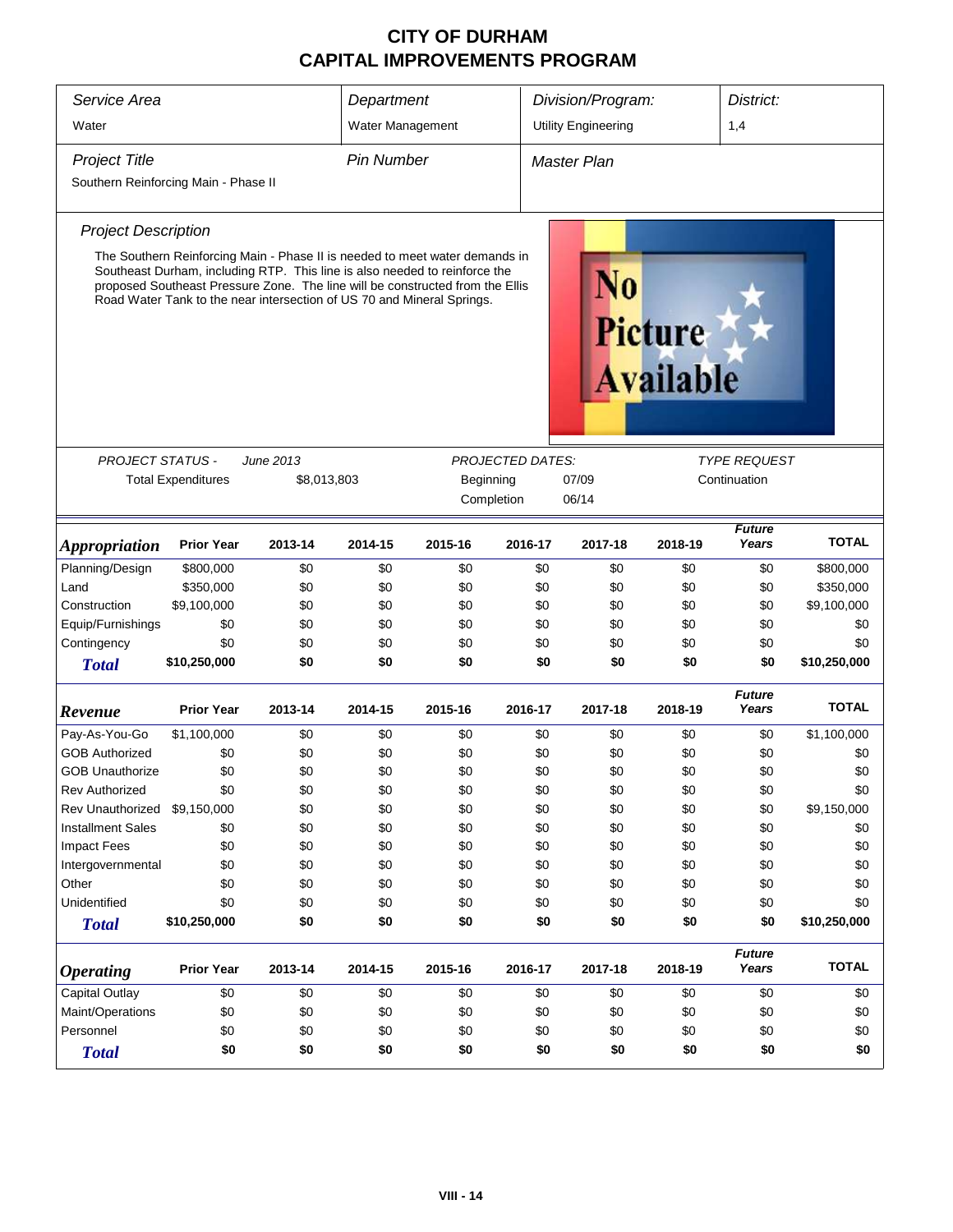| Service Area                                                                                                                                                                                                            |                           |             | Department        |           |                  | Division/Program:<br>District:         |         |                        |              |  |  |
|-------------------------------------------------------------------------------------------------------------------------------------------------------------------------------------------------------------------------|---------------------------|-------------|-------------------|-----------|------------------|----------------------------------------|---------|------------------------|--------------|--|--|
| Water                                                                                                                                                                                                                   |                           |             | Water Management  |           |                  | <b>Utility Engineering</b>             |         | 2                      |              |  |  |
| <b>Project Title</b>                                                                                                                                                                                                    |                           |             | <b>Pin Number</b> |           |                  | <b>Master Plan</b>                     |         |                        |              |  |  |
| Teer Quarry Water Supply Project,                                                                                                                                                                                       |                           |             | 0834-03-24-3512   |           |                  | Water and Sewer Utility Strategic Plan |         |                        |              |  |  |
| Phase 2                                                                                                                                                                                                                 |                           |             |                   |           |                  |                                        |         |                        |              |  |  |
| <b>Project Description</b>                                                                                                                                                                                              |                           |             |                   |           |                  |                                        |         |                        |              |  |  |
| This project will convert an abandoned stone quarry in northern Durham into a<br>raw water storage facility. The finished project will add approximately 7 MGD<br>of water supply to the City's existing 37 MGD supply. |                           |             |                   |           |                  |                                        |         |                        |              |  |  |
|                                                                                                                                                                                                                         |                           |             |                   |           |                  |                                        |         |                        |              |  |  |
|                                                                                                                                                                                                                         |                           |             |                   |           |                  |                                        |         |                        |              |  |  |
| <b>PROJECT STATUS -</b>                                                                                                                                                                                                 |                           | June 2013   |                   |           | PROJECTED DATES: |                                        |         | <b>TYPE REQUEST</b>    |              |  |  |
|                                                                                                                                                                                                                         | <b>Total Expenditures</b> | \$1,552,342 |                   | Beginning |                  | 07/04                                  |         | Continuation           |              |  |  |
|                                                                                                                                                                                                                         |                           |             |                   |           | Completion       | 07/14                                  |         |                        |              |  |  |
| <i><b>Appropriation</b></i>                                                                                                                                                                                             | <b>Prior Year</b>         | 2013-14     | 2014-15           | 2015-16   | 2016-17          | 2017-18                                | 2018-19 | <b>Future</b><br>Years | <b>TOTAL</b> |  |  |
| Planning/Design                                                                                                                                                                                                         | \$3,380,000               | \$0         | \$0               | \$0       | \$0              | \$0                                    | \$0     | \$0                    | \$3,380,000  |  |  |
| Land                                                                                                                                                                                                                    | \$0                       | \$0         | \$0               | \$0       | \$0              | \$0                                    | \$0     | \$0                    | \$0          |  |  |
| Construction                                                                                                                                                                                                            | \$9,709,560               | \$0         | \$0               | \$0       | \$0              | \$0                                    | \$0     | \$0                    | \$9,709,560  |  |  |
| Equip/Furnishings                                                                                                                                                                                                       | \$0                       | \$0         | \$0               | \$0       | \$0              | \$0                                    | \$0     | \$0                    | \$0          |  |  |
| Contingency                                                                                                                                                                                                             | \$2,427,390               | \$0         | \$0               | \$0       | \$0              | \$0                                    | \$0     | \$0                    | \$2,427,390  |  |  |
| <b>Total</b>                                                                                                                                                                                                            | \$15,516,950              | \$0         | \$0               | \$0       | \$0              | \$0                                    | \$0     | \$0                    | \$15,516,950 |  |  |
| Revenue                                                                                                                                                                                                                 | <b>Prior Year</b>         | 2013-14     | 2014-15           | 2015-16   | 2016-17          | 2017-18                                | 2018-19 | <b>Future</b><br>Years | <b>TOTAL</b> |  |  |
| Pay-As-You-Go                                                                                                                                                                                                           | \$5,353,500               | \$0         | \$0               | \$0       | \$0              | \$0                                    | \$0     | \$0                    | \$5,353,500  |  |  |
| <b>GOB Authorized</b>                                                                                                                                                                                                   | \$0                       | \$0         | \$0               | \$0       | \$0              | \$0                                    | \$0     | \$0                    | \$0          |  |  |
| <b>GOB Unauthorize</b>                                                                                                                                                                                                  | \$0                       | \$0         | \$0               | \$0       | \$0              | \$0                                    | \$0     | \$0                    | \$0          |  |  |
| <b>Rev Authorized</b>                                                                                                                                                                                                   | \$200,000                 | \$0         | \$0               | \$0       | \$0              | \$0                                    | \$0     | \$0                    | \$200,000    |  |  |
| Rev Unauthorized                                                                                                                                                                                                        | \$9,963,450               | \$0         | \$0               | \$0       | \$0              | \$0                                    | \$0     | \$0                    | \$9,963,450  |  |  |
| <b>Installment Sales</b>                                                                                                                                                                                                | \$0                       | \$0         | \$0               | \$0       | \$0              | \$0                                    | \$0     | \$0                    | \$0          |  |  |
| <b>Impact Fees</b>                                                                                                                                                                                                      | \$0                       | \$0         | \$0               | \$0       | \$0              | \$0                                    | \$0     | \$0                    | \$0          |  |  |
| Intergovernmental                                                                                                                                                                                                       | \$0                       | \$0         | \$0               | \$0       | \$0              | \$0                                    | \$0     | \$0                    | \$0          |  |  |
| Other                                                                                                                                                                                                                   | \$0                       | \$0         | \$0               | \$0       | \$0              | \$0                                    | \$0     | \$0                    | \$0          |  |  |
| Unidentified                                                                                                                                                                                                            | \$0                       | \$0         | \$0               | \$0       | \$0              | \$0                                    | \$0     | \$0                    | \$0          |  |  |
| <b>Total</b>                                                                                                                                                                                                            | \$15,516,950              | \$0         | \$0               | \$0       | \$0              | \$0                                    | \$0     | \$0                    | \$15,516,950 |  |  |
| <b>Operating</b>                                                                                                                                                                                                        | <b>Prior Year</b>         | 2013-14     | 2014-15           | 2015-16   | 2016-17          | 2017-18                                | 2018-19 | <b>Future</b><br>Years | <b>TOTAL</b> |  |  |
| <b>Capital Outlay</b>                                                                                                                                                                                                   | \$0                       | \$0         | \$0               | \$0       | \$0              | \$0                                    | \$0     | \$0                    | \$0          |  |  |
| Maint/Operations                                                                                                                                                                                                        | \$0                       | \$0         | \$0               | \$0       | \$0              | \$0                                    | \$0     | \$0                    | \$0          |  |  |
| Personnel                                                                                                                                                                                                               | \$0                       | \$0         | \$0               | \$0       | \$0              | \$0                                    | \$0     | \$0                    | \$0          |  |  |
| <b>Total</b>                                                                                                                                                                                                            | \$0                       | \$0         | \$0               | \$0       | \$0              | \$0                                    | \$0     | \$0                    | \$0          |  |  |
|                                                                                                                                                                                                                         |                           |             |                   |           |                  |                                        |         |                        |              |  |  |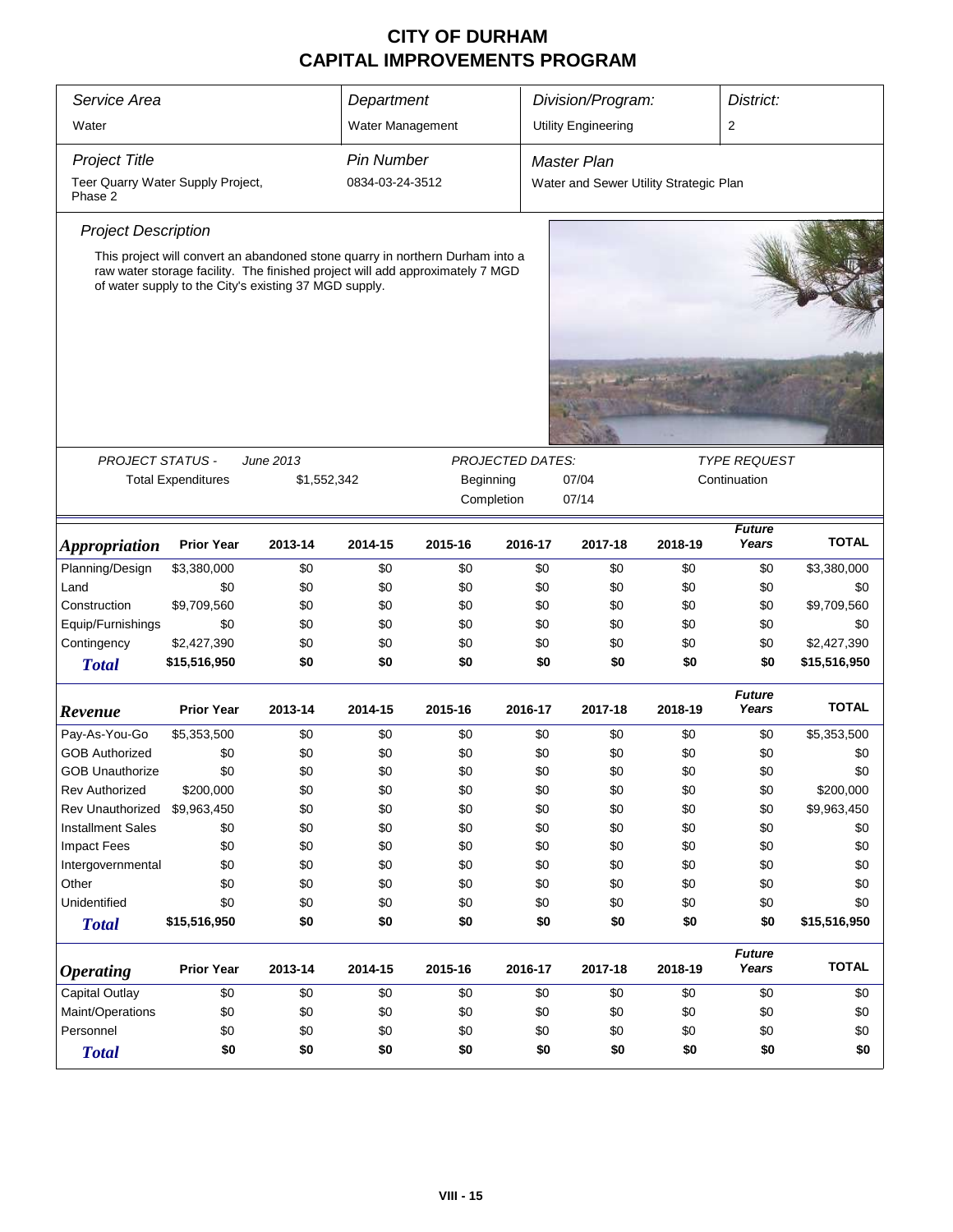| Service Area                    |                                                                                                                           |             |                   | Department |                         | Division/Program:          | District: |                        |              |
|---------------------------------|---------------------------------------------------------------------------------------------------------------------------|-------------|-------------------|------------|-------------------------|----------------------------|-----------|------------------------|--------------|
| Water                           |                                                                                                                           |             | Water Management  |            |                         | <b>Utility Engineering</b> |           | All                    |              |
| <b>Project Title</b>            |                                                                                                                           |             | <b>Pin Number</b> |            |                         | <b>Master Plan</b>         |           |                        |              |
| Two-Inch Water Main Replacement |                                                                                                                           |             |                   |            |                         |                            |           |                        |              |
|                                 |                                                                                                                           |             |                   |            |                         |                            |           |                        |              |
| <b>Project Description</b>      |                                                                                                                           |             |                   |            |                         |                            |           |                        |              |
|                                 | This project strengthens the water distribution system by replacing existing                                              |             |                   |            |                         |                            |           |                        |              |
|                                 | two-inch water mains with larger mains to provide improved fire protection and<br>greater capacity with less maintenance. |             |                   |            |                         |                            |           |                        |              |
|                                 |                                                                                                                           |             |                   |            |                         |                            |           |                        |              |
|                                 |                                                                                                                           |             |                   |            |                         |                            |           |                        |              |
| <b>PROJECT STATUS -</b>         |                                                                                                                           | June 2013   |                   |            | <b>PROJECTED DATES:</b> |                            |           | <b>TYPE REQUEST</b>    |              |
|                                 | <b>Total Expenditures</b>                                                                                                 | \$1,896,881 |                   | Beginning  |                         | 07/04                      |           | Continuation           |              |
|                                 |                                                                                                                           |             |                   | Completion |                         |                            |           |                        |              |
| <i><b>Appropriation</b></i>     | <b>Prior Year</b>                                                                                                         | 2013-14     | 2014-15           | 2015-16    | 2016-17                 | 2017-18                    | 2018-19   | <b>Future</b><br>Years | <b>TOTAL</b> |
| Planning/Design                 | \$0                                                                                                                       | \$0         | \$0               | \$0        | \$0                     | \$0                        | \$0       | \$0                    | \$0          |
| Land                            | \$0                                                                                                                       | \$0         | \$0               | \$0        | \$0                     | \$0                        | \$0       | \$0                    | \$0          |
| Construction                    | \$2,088,000                                                                                                               | \$0         | \$0               | \$0        | \$0                     | \$0                        | \$0       | \$0                    | \$2,088,000  |
| Equip/Furnishings               | \$0                                                                                                                       | \$0         | \$0               | \$0        | \$0                     | \$0                        | \$0       | \$0                    | \$0          |
| Contingency                     | \$0                                                                                                                       | \$0         | \$0               | \$0        | \$0                     | \$0                        | \$0       | \$0                    | \$0          |
| <b>Total</b>                    | \$2,088,000                                                                                                               | \$0         | \$0               | \$0        | \$0                     | \$0                        | \$0       | \$0                    | \$2,088,000  |
| Revenue                         | <b>Prior Year</b>                                                                                                         | 2013-14     | 2014-15           | 2015-16    | 2016-17                 | 2017-18                    | 2018-19   | <b>Future</b><br>Years | <b>TOTAL</b> |
| Pay-As-You-Go                   | \$858,000                                                                                                                 | \$0         | \$0               | \$0        | \$0                     | \$0                        | \$0       | \$0                    | \$858,000    |
| <b>GOB Authorized</b>           | \$0                                                                                                                       | \$0         | \$0               | \$0        | \$0                     | \$0                        | \$0       | \$0                    | \$0          |
| <b>GOB Unauthorize</b>          | \$0                                                                                                                       | \$0         | \$0               | \$0        | \$0                     | \$0                        | \$0       | \$0                    | \$0          |
| <b>Rev Authorized</b>           | \$1,230,000                                                                                                               | \$0         | \$0               | \$0        | \$0                     | \$0                        | \$0       | \$0                    | \$1,230,000  |
| <b>Rev Unauthorized</b>         | \$0                                                                                                                       | \$0         | \$0               | \$0        | \$0                     | \$0                        | \$0       | \$0                    | \$0          |
| <b>Installment Sales</b>        | \$0                                                                                                                       | \$0         | \$0               | \$0        | \$0                     | \$0                        | \$0       | \$0                    | \$0          |
| <b>Impact Fees</b>              | \$0                                                                                                                       | \$0         | \$0               | \$0        | \$0                     | \$0                        | \$0       | \$0                    | \$0          |
| Intergovernmental               | \$0                                                                                                                       | \$0         | \$0               | \$0        | \$0                     | \$0                        | \$0       | \$0                    | \$0          |
| Other                           | \$0                                                                                                                       | \$0         | \$0               | \$0        | \$0                     | \$0                        | \$0       | \$0                    | \$0          |
| Unidentified                    | \$0                                                                                                                       | \$0         | \$0               | \$0        | \$0                     | \$0                        | \$0       | \$0                    | \$0          |
| <b>Total</b>                    | \$2,088,000                                                                                                               | \$0         | \$0               | \$0        | \$0                     | \$0                        | \$0       | \$0                    | \$2,088,000  |
| <b>Operating</b>                | <b>Prior Year</b>                                                                                                         | 2013-14     | 2014-15           | 2015-16    | 2016-17                 | 2017-18                    | 2018-19   | <b>Future</b><br>Years | <b>TOTAL</b> |
| Capital Outlay                  | \$0                                                                                                                       | \$0         | \$0               | \$0        | \$0                     | \$0                        | \$0       | \$0                    | \$0          |
| Maint/Operations                | \$0                                                                                                                       | \$0         | \$0               | \$0        | \$0                     | \$0                        | \$0       | \$0                    | \$0          |
| Personnel                       | \$0                                                                                                                       | \$0         | \$0               | \$0        | \$0                     | \$0                        | \$0       | \$0                    | \$0          |
| <b>Total</b>                    | \$0                                                                                                                       | \$0         | \$0               | \$0        | \$0                     | \$0                        | \$0       | \$0                    | \$0          |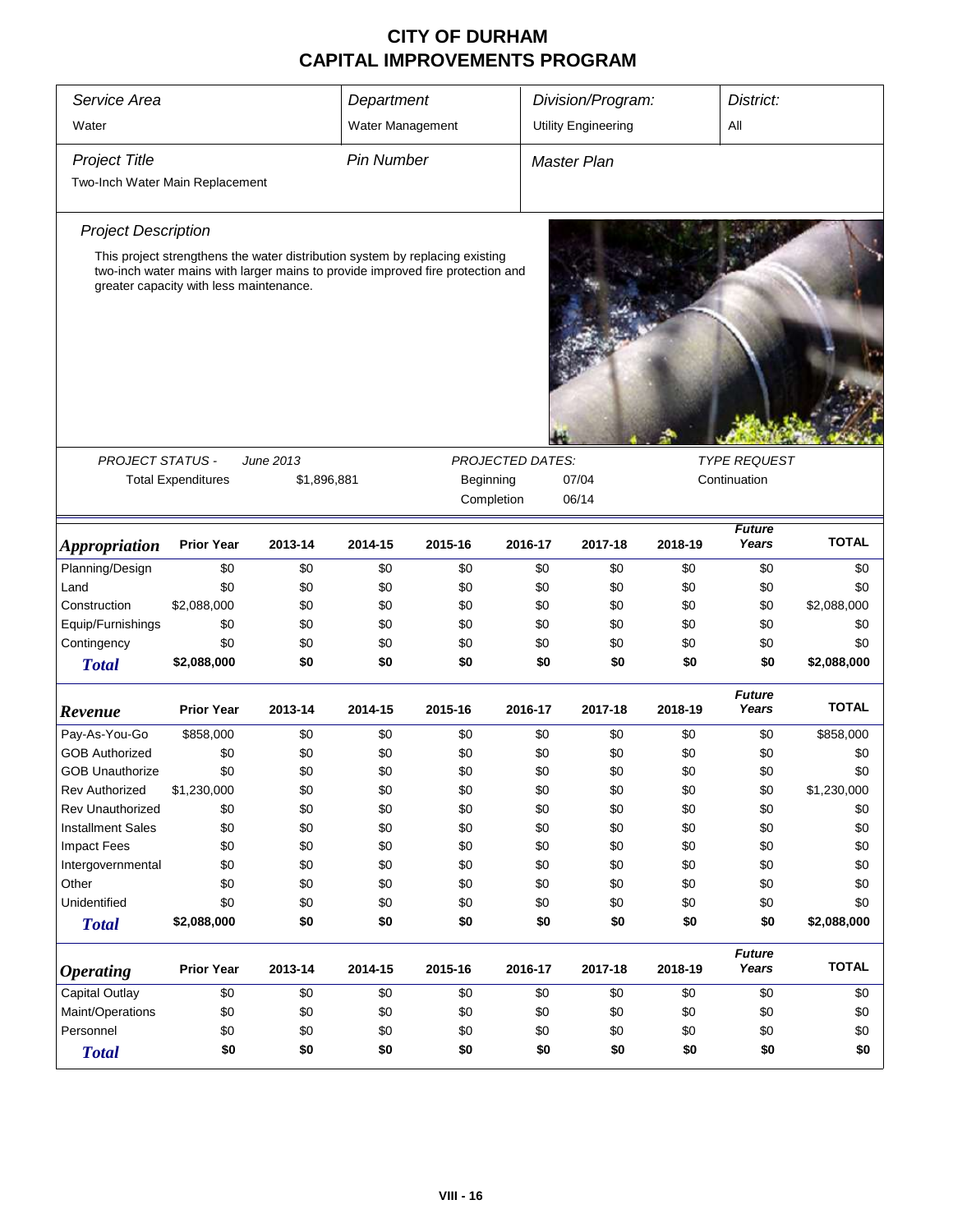| Service Area<br>Water                                |                           |                                                                              |                   | Department |                  | Division/Program:  |         |                        | District:<br>All |  |
|------------------------------------------------------|---------------------------|------------------------------------------------------------------------------|-------------------|------------|------------------|--------------------|---------|------------------------|------------------|--|
| <b>Project Title</b><br>Water & Sewer Fleet Vehicles |                           |                                                                              | <b>Pin Number</b> |            |                  | <b>Master Plan</b> |         |                        |                  |  |
| <b>Project Description</b>                           |                           |                                                                              |                   |            |                  |                    |         |                        |                  |  |
| Department Vehicles.                                 |                           | This project is for the financing of fleet vehicles for all Water Management |                   |            |                  |                    |         |                        |                  |  |
|                                                      |                           |                                                                              |                   |            |                  |                    |         |                        |                  |  |
| <b>PROJECT STATUS -</b>                              |                           | June 2013                                                                    |                   |            | PROJECTED DATES: |                    |         | <b>TYPE REQUEST</b>    |                  |  |
|                                                      | <b>Total Expenditures</b> | \$1,266,271                                                                  |                   |            | Beginning        | 10/11              |         | Continuation           |                  |  |
|                                                      |                           |                                                                              |                   |            | Completion       | 03/24              |         |                        |                  |  |
| <b>Appropriation</b>                                 | <b>Prior Year</b>         | 2013-14                                                                      | 2014-15           | 2015-16    | 2016-17          | 2017-18            | 2018-19 | <b>Future</b><br>Years | <b>TOTAL</b>     |  |
| Planning/Design                                      | \$0                       | \$0                                                                          | \$0               | \$0        | \$0              | \$0                | \$0     | \$0                    | \$0              |  |
| Land                                                 | \$0                       | \$0                                                                          | \$0               | \$0        | \$0              | \$0                | \$0     | \$0                    | \$0              |  |
| Construction                                         | \$1,322,776               | \$556,344                                                                    | \$0               | \$0        | \$0              | \$0                | \$0     | \$0                    | \$1,879,120      |  |
| Equip/Furnishings                                    | \$0                       | \$0                                                                          | \$0               | \$0        | \$0              | \$0                | \$0     | \$0                    | \$0              |  |
| Contingency                                          | \$0                       | \$0                                                                          | \$0               | \$0        | \$0              | \$0                | \$0     | \$0                    | \$0              |  |
| <b>Total</b>                                         | \$1,322,776               | \$556,344                                                                    | \$0               | \$0        | \$0              | \$0                | \$0     | \$0                    | \$1,879,120      |  |
| Revenue                                              | <b>Prior Year</b>         | 2013-14                                                                      | 2014-15           | 2015-16    | 2016-17          | 2017-18            | 2018-19 | <b>Future</b><br>Years | <b>TOTAL</b>     |  |
| Pay-As-You-Go                                        | \$295,682                 | \$556,344                                                                    | \$0               | \$0        | \$0              | \$0                | \$0     | \$0                    | \$852,026        |  |
| <b>GOB Authorized</b>                                | \$0                       | \$0                                                                          | \$0               | \$0        | \$0              | \$0                | \$0     | \$0                    | \$0              |  |
| <b>GOB Unauthorize</b>                               | \$0                       | \$0                                                                          | \$0               | \$0        | \$0              | \$0                | \$0     | \$0                    | \$0              |  |
| <b>Rev Authorized</b>                                | \$0                       | \$0                                                                          | \$0               | \$0        | \$0              | \$0                | \$0     | \$0                    | \$0              |  |
| Rev Unauthorized                                     | \$0                       | \$0                                                                          | \$0               | \$0        | \$0              | \$0                | \$0     | \$0                    | \$0              |  |
| <b>Installment Sales</b>                             | \$0                       | \$0                                                                          | \$0               | \$0        | \$0              | \$0                | \$0     | \$0                    | \$0              |  |
| Impact Fees                                          | \$0                       | \$0                                                                          | \$0               | \$0        | \$0              | \$0                | \$0     | \$0                    | \$0              |  |
| Intergovernmental                                    | \$0                       | \$0                                                                          | \$0               | \$0        | \$0              | \$0                | \$0     | \$0                    | \$0              |  |
| Other                                                | \$1,027,094               | \$0                                                                          | \$0               | \$0        | \$0              | \$0                | \$0     | \$0                    | \$1,027,094      |  |
| Unidentified                                         | \$0                       | \$0                                                                          | \$0               | \$0        | \$0              | \$0                | \$0     | \$0                    | \$0              |  |
| <b>Total</b>                                         | \$1,322,776               | \$556,344                                                                    | \$0               | \$0        | \$0              | \$0                | \$0     | \$0                    | \$1,879,120      |  |
| <b>Operating</b>                                     | <b>Prior Year</b>         | 2013-14                                                                      | 2014-15           | 2015-16    | 2016-17          | 2017-18            | 2018-19 | <b>Future</b><br>Years | <b>TOTAL</b>     |  |
| <b>Capital Outlay</b>                                | \$0                       | \$0                                                                          | \$0               | \$0        | \$0              | \$0                | \$0     | \$0                    | \$0              |  |
| Maint/Operations                                     | \$0                       | \$0                                                                          | \$0               | \$0        | \$0              | \$0                | \$0     | \$0                    | \$0              |  |
| Personnel                                            | \$0                       | \$0                                                                          | \$0               | \$0        | \$0              | \$0                | \$0     | \$0                    | \$0              |  |
| <b>Total</b>                                         | \$0                       | \$0                                                                          | \$0               | \$0        | \$0              | \$0                | \$0     | \$0                    | \$0              |  |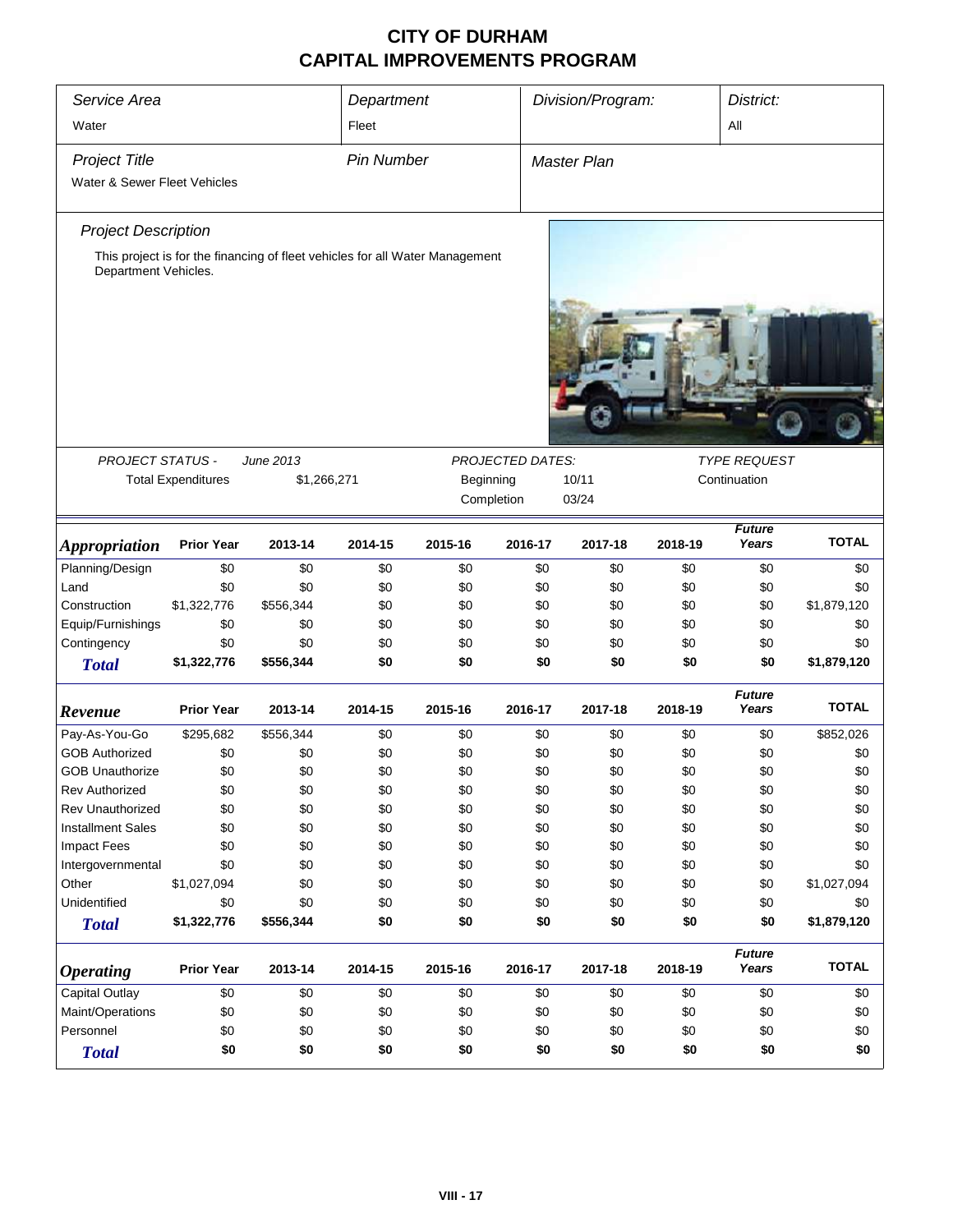| Service Area                                 |                                                                                                                                                                                                                                              |                     | Department        |                  |                    | Division/Program:       |                                     | District:              |              |  |
|----------------------------------------------|----------------------------------------------------------------------------------------------------------------------------------------------------------------------------------------------------------------------------------------------|---------------------|-------------------|------------------|--------------------|-------------------------|-------------------------------------|------------------------|--------------|--|
| Water                                        |                                                                                                                                                                                                                                              |                     |                   | Water Management |                    |                         |                                     | All                    |              |  |
| <b>Project Title</b>                         |                                                                                                                                                                                                                                              |                     | <b>Pin Number</b> |                  |                    | Master Plan             |                                     |                        |              |  |
| Water Distribution System Rehabilitation     |                                                                                                                                                                                                                                              |                     |                   |                  |                    |                         |                                     |                        |              |  |
| <b>Project Description</b>                   |                                                                                                                                                                                                                                              |                     |                   |                  |                    |                         |                                     |                        |              |  |
|                                              | This project involves condition assesment, rehabilitation and replacement of                                                                                                                                                                 |                     |                   |                  |                    |                         |                                     |                        |              |  |
|                                              | the City's Water Distribution System. Mains, valves, hydrants and pump<br>stations are inspected and analyzed, for decisions on appropriate methods of<br>rehabiltation or replacement of vital infrastructure. This is an on-going program. |                     |                   |                  |                    |                         |                                     |                        |              |  |
|                                              |                                                                                                                                                                                                                                              |                     |                   |                  |                    |                         |                                     |                        |              |  |
|                                              |                                                                                                                                                                                                                                              |                     |                   |                  |                    |                         |                                     |                        |              |  |
|                                              |                                                                                                                                                                                                                                              |                     |                   |                  |                    |                         |                                     |                        |              |  |
|                                              |                                                                                                                                                                                                                                              |                     |                   |                  |                    |                         |                                     |                        |              |  |
| <b>PROJECT STATUS -</b>                      |                                                                                                                                                                                                                                              | June 2013           |                   |                  | PROJECTED DATES:   |                         |                                     |                        |              |  |
|                                              | <b>Total Expenditures</b>                                                                                                                                                                                                                    |                     | \$18,348,624      |                  | Beginning          | 12/04                   | <b>TYPE REQUEST</b><br>Continuation |                        |              |  |
|                                              |                                                                                                                                                                                                                                              | Completion<br>12/24 |                   |                  |                    |                         |                                     |                        |              |  |
|                                              |                                                                                                                                                                                                                                              |                     |                   |                  |                    |                         |                                     |                        |              |  |
| <i><b>Appropriation</b></i>                  | <b>Prior Year</b>                                                                                                                                                                                                                            | 2013-14             | 2014-15           | 2015-16          | 2016-17            | 2017-18                 | 2018-19                             | <b>Future</b><br>Years | <b>TOTAL</b> |  |
| Planning/Design                              | \$1,700,000                                                                                                                                                                                                                                  | \$1,500,000         | \$2,000,000       | \$2,000,000      | \$2,000,000        |                         | \$2,000,000 \$2,000,000             | \$2,000,000            | 15,200,000   |  |
| Land                                         | \$0                                                                                                                                                                                                                                          | \$0                 | \$0               | \$0              | \$0                | \$0                     | \$0                                 | \$0                    | \$0          |  |
| Construction                                 | 25,100,000                                                                                                                                                                                                                                   | \$3,500,000         | \$5,000,000       | \$5,000,000      | \$5,000,000        |                         | \$5,000,000 \$5,000,000             | \$5,000,000            | 58,600,000   |  |
| Equip/Furnishings                            | \$0                                                                                                                                                                                                                                          | \$0                 | \$0               | \$0              | \$0                | \$0                     | \$0                                 | \$0                    | \$0          |  |
| Contingency                                  | \$0                                                                                                                                                                                                                                          | \$0                 | \$0               | \$0              | \$0                | \$0                     | \$0                                 | \$0                    | \$0          |  |
| <b>Total</b>                                 | \$26,800,000                                                                                                                                                                                                                                 | \$5,000,000         | \$7,000,000       | \$7,000,000      | \$7,000,000        |                         | \$7,000,000 \$7,000,000             | \$7,000,000            | \$73,800,000 |  |
|                                              |                                                                                                                                                                                                                                              |                     |                   |                  |                    |                         |                                     | <b>Future</b>          | <b>TOTAL</b> |  |
| Revenue                                      | <b>Prior Year</b>                                                                                                                                                                                                                            | 2013-14             | 2014-15           | 2015-16          | 2016-17            | 2017-18                 | 2018-19                             | Years                  |              |  |
| Pay-As-You-Go                                | 10,778,341                                                                                                                                                                                                                                   | \$0                 | \$0               | \$0              | \$0                | \$0                     | \$0                                 | \$0                    | 10,778,341   |  |
| <b>GOB Authorized</b>                        | \$1,700,000                                                                                                                                                                                                                                  | \$0                 | \$0               | \$0              | \$0                | \$0                     | \$0                                 | \$0                    | \$1,700,000  |  |
| <b>GOB Unauthorize</b>                       | \$0                                                                                                                                                                                                                                          | \$0                 | \$0               | \$0              | \$0                | \$0                     | \$0                                 | \$0                    | \$0          |  |
| Rev Authorized                               | \$0                                                                                                                                                                                                                                          | \$0                 | \$0               | \$0              | \$0                | \$0                     | \$0                                 | \$0                    | \$0          |  |
| Rev Unauthorized<br><b>Installment Sales</b> | 13,821,659                                                                                                                                                                                                                                   | \$5,000,000         | \$7,000,000       | \$7,000,000      | \$7,000,000<br>\$0 | \$7,000,000 \$7,000,000 |                                     | \$7,000,000            | 60,821,659   |  |
| <b>Impact Fees</b>                           | \$0<br>\$0                                                                                                                                                                                                                                   | \$0<br>\$0          | \$0<br>\$0        | \$0<br>\$0       | \$0                | \$0<br>\$0              | \$0<br>\$0                          | \$0<br>\$0             | \$0<br>\$0   |  |
| Intergovernmental                            | \$500,000                                                                                                                                                                                                                                    | \$0                 | \$0               | \$0              | \$0                | \$0                     | \$0                                 | \$0                    | \$500,000    |  |
| Other                                        | \$0                                                                                                                                                                                                                                          | \$0                 | \$0               | \$0              | \$0                | \$0                     | \$0                                 | \$0                    | \$0          |  |
| Unidentified                                 | \$0                                                                                                                                                                                                                                          | \$0                 | \$0               | \$0              | \$0                | \$0                     | \$0                                 | \$0                    | \$0          |  |
| <b>Total</b>                                 | \$26,800,000                                                                                                                                                                                                                                 | \$5,000,000         | \$7,000,000       | \$7,000,000      | \$7,000,000        |                         | \$7,000,000 \$7,000,000             | \$7,000,000            | \$73,800,000 |  |
|                                              |                                                                                                                                                                                                                                              |                     |                   |                  |                    |                         |                                     | <b>Future</b>          |              |  |
| <b>Operating</b>                             | <b>Prior Year</b>                                                                                                                                                                                                                            | 2013-14             | 2014-15           | 2015-16          | 2016-17            | 2017-18                 | 2018-19                             | Years                  | <b>TOTAL</b> |  |
| <b>Capital Outlay</b>                        | \$0                                                                                                                                                                                                                                          | \$0                 | \$0               | \$0              | \$0                | \$0                     | \$0                                 | \$0                    | \$0          |  |
| Maint/Operations                             | \$0                                                                                                                                                                                                                                          | \$0                 | \$0               | \$0              | \$0                | \$0                     | \$0                                 | \$0                    | \$0          |  |
| Personnel                                    | \$0                                                                                                                                                                                                                                          | \$0                 | \$0               | \$0              | \$0                | \$0                     | \$0                                 | \$0                    | \$0          |  |
| <b>Total</b>                                 | \$0                                                                                                                                                                                                                                          | \$0                 | \$0               | \$0              | \$0                | \$0                     | \$0                                 | \$0                    | \$0          |  |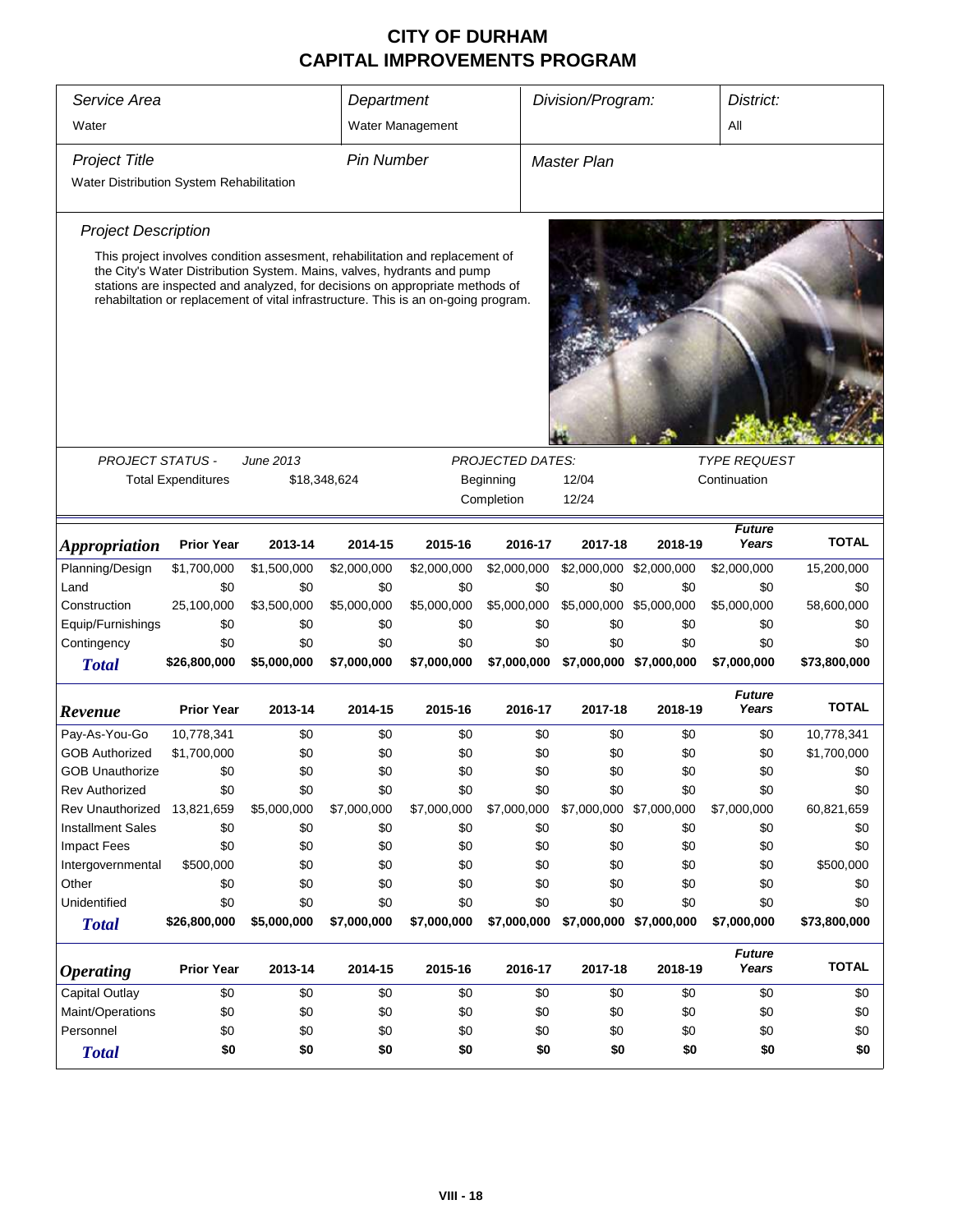| Service Area                    |                                                                                                                                                     |                  |                     | Division/Program:<br>Department |             |                                        |                         | District:              |              |
|---------------------------------|-----------------------------------------------------------------------------------------------------------------------------------------------------|------------------|---------------------|---------------------------------|-------------|----------------------------------------|-------------------------|------------------------|--------------|
| Water                           |                                                                                                                                                     |                  | <b>Public Works</b> |                                 |             | Engineering                            |                         | All                    |              |
| <b>Project Title</b>            |                                                                                                                                                     |                  | <b>Pin Number</b>   |                                 |             | Master Plan                            |                         |                        |              |
| Water Extensions & Improvements |                                                                                                                                                     |                  |                     |                                 |             | Water and Sewer Utility Strategic Plan |                         |                        |              |
| <b>Project Description</b>      |                                                                                                                                                     |                  |                     |                                 |             |                                        |                         |                        |              |
|                                 | This ongoing program constructs water line extensions requested by petitions,                                                                       |                  |                     |                                 |             |                                        |                         |                        |              |
|                                 | relocates water lines resulting from NCDOT projects, reimburses developers<br>for water improvements, and constructs lines to abate health hazards. |                  |                     |                                 |             |                                        |                         |                        |              |
|                                 |                                                                                                                                                     |                  |                     |                                 |             |                                        |                         |                        |              |
|                                 |                                                                                                                                                     |                  |                     |                                 |             |                                        |                         |                        |              |
| <b>PROJECT STATUS -</b>         |                                                                                                                                                     | <b>June 2013</b> |                     | <b>PROJECTED DATES:</b>         |             |                                        | <b>TYPE REQUEST</b>     |                        |              |
|                                 | <b>Total Expenditures</b>                                                                                                                           |                  | \$10,671,771        |                                 | Beginning   | 07/10<br>Continuation                  |                         |                        |              |
|                                 |                                                                                                                                                     |                  |                     |                                 | Completion  | 07/18                                  |                         |                        |              |
| Appropriation                   | <b>Prior Year</b>                                                                                                                                   | 2013-14          | 2014-15             | 2015-16                         | 2016-17     | 2017-18                                | 2018-19                 | <b>Future</b><br>Years | <b>TOTAL</b> |
| Planning/Design                 | \$109,423                                                                                                                                           | \$0              | \$0                 | \$0                             | \$0         | \$0                                    | \$0                     | \$0                    | \$109,423    |
| Land                            | \$0                                                                                                                                                 | \$0              | \$0                 | \$0                             | \$0         | \$0                                    | \$0                     | \$0                    | \$0          |
| Construction                    | 13,551,382                                                                                                                                          | \$1,500,000      | \$1,500,000         | \$1,500,000                     | \$1,750,000 | \$1,750,000 \$1,750,000                |                         | \$1,750,000            | 25,051,382   |
| Equip/Furnishings               | \$3,087                                                                                                                                             | \$0              | \$0                 | \$0                             | \$0         | \$0                                    | \$0                     | \$0                    | \$3,087      |
| Contingency                     | \$10,352                                                                                                                                            | \$0              | \$0                 | \$0                             | \$0         | \$0                                    | \$0                     | \$0                    | \$10,352     |
| <b>Total</b>                    | \$13,674,244                                                                                                                                        | \$1,500,000      | \$1,500,000         | \$1,500,000                     | \$1,750,000 |                                        | \$1,750,000 \$1,750,000 | \$1,750,000            | \$25,174,244 |
| Revenue                         | <b>Prior Year</b>                                                                                                                                   | 2013-14          | 2014-15             | 2015-16                         | 2016-17     | 2017-18                                | 2018-19                 | <b>Future</b><br>Years | <b>TOTAL</b> |
| Pay-As-You-Go                   | \$5,850,000                                                                                                                                         | \$1,500,000      | \$1,500,000         | \$1,500,000                     | \$1,750,000 | \$1,750,000 \$1,750,000                |                         | \$1,750,000            | 17,350,000   |
| <b>GOB Authorized</b>           | \$400,000                                                                                                                                           | \$0              | \$0                 | \$0                             | \$0         | \$0                                    | \$0                     | \$0                    | \$400,000    |
| <b>GOB Unauthorize</b>          | \$0                                                                                                                                                 | \$0              | \$0                 | \$0                             | \$0         | \$0                                    | \$0                     | \$0                    | \$0          |
| <b>Rev Authorized</b>           | \$1,650,000                                                                                                                                         | \$0              | \$0                 | \$0                             | \$0         | \$0                                    | \$0                     | \$0                    | \$1,650,000  |
| Rev Unauthorized                | \$3,250,000                                                                                                                                         | \$0              | \$0                 | \$0                             | \$0         | \$0                                    | \$0                     | \$0                    | \$3,250,000  |
| <b>Installment Sales</b>        | \$0                                                                                                                                                 | \$0              | \$0                 | \$0                             | \$0         | \$0                                    | \$0                     | \$0                    | \$0          |
| <b>Impact Fees</b>              | \$0                                                                                                                                                 | \$0              | \$0                 | \$0                             | \$0         | \$0                                    | \$0                     | \$0                    | \$0          |
| Intergovernmental               | \$1,004,304                                                                                                                                         | \$0              | \$0                 | \$0                             | \$0         | \$0                                    | \$0                     | \$0                    | \$1,004,304  |
| Other                           | \$1,519,940                                                                                                                                         | \$0              | \$0                 | \$0                             | \$0         | \$0                                    | \$0                     | \$0                    | \$1,519,940  |
| Unidentified                    | \$0                                                                                                                                                 | \$0              | \$0                 | \$0                             | \$0         | \$0                                    | \$0                     | \$0                    | \$0          |
| <b>Total</b>                    | \$13,674,244                                                                                                                                        | \$1,500,000      | \$1,500,000         | \$1,500,000                     | \$1,750,000 |                                        | \$1,750,000 \$1,750,000 | \$1,750,000            | \$25,174,244 |
| <i><b>Operating</b></i>         | <b>Prior Year</b>                                                                                                                                   | 2013-14          | 2014-15             | 2015-16                         | 2016-17     | 2017-18                                | 2018-19                 | <b>Future</b><br>Years | <b>TOTAL</b> |
| Capital Outlay                  | \$0                                                                                                                                                 | \$0              | \$0                 | \$0                             | \$0         | \$0                                    | \$0                     | \$0                    | \$0          |
| Maint/Operations                | \$0                                                                                                                                                 | \$0              | \$0                 | \$0                             | \$0         | \$0                                    | \$0                     | \$0                    | \$0          |
| Personnel                       | \$0                                                                                                                                                 | \$0              | \$0                 | \$0                             | \$0         | \$0                                    | \$0                     | \$0                    | \$0          |
| <b>Total</b>                    | \$0                                                                                                                                                 | \$0              | \$0                 | \$0                             | \$0         | \$0                                    | \$0                     | \$0                    | \$0          |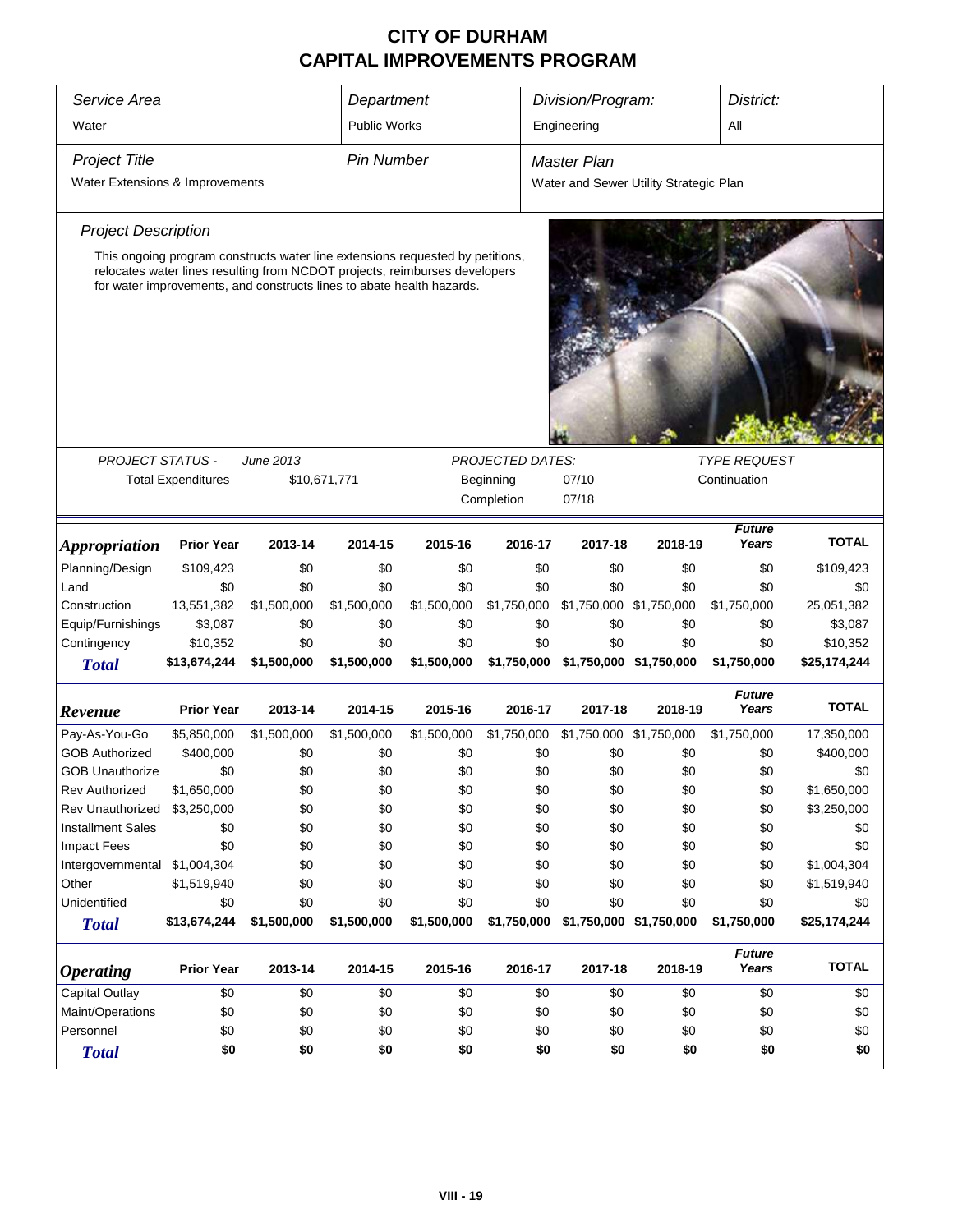| Service Area<br>Water                                                                                                                                                                                                        |                           |             |                                      | Department<br>Water Management |                         | Division/Program:                                     |                         | 2                      | District:           |  |  |
|------------------------------------------------------------------------------------------------------------------------------------------------------------------------------------------------------------------------------|---------------------------|-------------|--------------------------------------|--------------------------------|-------------------------|-------------------------------------------------------|-------------------------|------------------------|---------------------|--|--|
| <b>Project Title</b><br><b>Water Facilities Rehabilitation</b>                                                                                                                                                               |                           |             | <b>Pin Number</b><br>0835-04-72-4043 |                                |                         | Master Plan<br>Water and Sewer Utility Strategic Plan |                         |                        |                     |  |  |
| <b>Project Description</b>                                                                                                                                                                                                   |                           |             |                                      |                                |                         |                                                       |                         |                        |                     |  |  |
| This project is to maintain the infrastructure at the water facilities, enhance the<br>current operation, and maintain compliance with State regulations.<br><b>PROJECT STATUS -</b><br>June 2013<br><b>PROJECTED DATES:</b> |                           |             |                                      |                                |                         |                                                       |                         |                        | <b>TYPE REQUEST</b> |  |  |
|                                                                                                                                                                                                                              | <b>Total Expenditures</b> |             | \$4,754,603                          |                                | Beginning<br>Completion | Continuation<br>12/09<br>12/18                        |                         |                        |                     |  |  |
| <i><b>Appropriation</b></i>                                                                                                                                                                                                  | <b>Prior Year</b>         | 2013-14     | 2014-15                              | 2015-16                        | 2016-17                 | 2017-18                                               | 2018-19                 | <b>Future</b><br>Years | <b>TOTAL</b>        |  |  |
| Planning/Design                                                                                                                                                                                                              | \$1,356,000               | \$0         | \$0                                  | \$0                            | \$0                     | \$0                                                   | \$0                     | \$0                    | \$1,356,000         |  |  |
| Land                                                                                                                                                                                                                         | \$0                       | \$0         | \$0                                  | \$0                            | \$0                     | \$0                                                   | \$0                     | \$0                    | \$0                 |  |  |
| Construction                                                                                                                                                                                                                 | 23,653,000                | \$1,300,000 | \$1,300,000                          | \$1,300,000                    | \$1,300,000             |                                                       | \$1,300,000 \$1,300,000 | \$1,300,000            | 32,753,000          |  |  |
| Equip/Furnishings                                                                                                                                                                                                            | \$0                       | \$0         | \$0                                  | \$0                            | \$0                     | \$0                                                   | \$0                     | \$0                    | \$0                 |  |  |
| Contingency                                                                                                                                                                                                                  | \$785,000                 | \$0         | \$0                                  | \$0                            | \$0                     | \$0                                                   | \$0                     | \$0                    | \$785,000           |  |  |
| <b>Total</b>                                                                                                                                                                                                                 | \$25,794,000              | \$1,300,000 | \$1,300,000                          | \$1,300,000                    | \$1,300,000             |                                                       | \$1,300,000 \$1,300,000 | \$1,300,000            | \$34,894,000        |  |  |
| Revenue                                                                                                                                                                                                                      | <b>Prior Year</b>         | 2013-14     | 2014-15                              | 2015-16                        | 2016-17                 | 2017-18                                               | 2018-19                 | <b>Future</b><br>Years | <b>TOTAL</b>        |  |  |
| Pay-As-You-Go                                                                                                                                                                                                                | \$1,510,777               | \$0         | \$0                                  | \$0                            | \$0                     | \$0                                                   | \$0                     | \$0                    | \$1,510,777         |  |  |
| <b>GOB Authorized</b>                                                                                                                                                                                                        | \$0                       | \$0         | \$0                                  | \$0                            | \$0                     | \$0                                                   | \$0                     | \$0                    | \$0                 |  |  |
| <b>GOB Unauthorize</b>                                                                                                                                                                                                       | \$0                       | \$0         | \$0                                  | \$0                            | \$0                     | \$0                                                   | \$0                     | \$0                    | \$0                 |  |  |
| Rev Authorized                                                                                                                                                                                                               | \$0                       | \$0         | \$0                                  | \$0                            | \$0                     | \$0                                                   | \$0                     | \$0                    | \$0                 |  |  |
| Rev Unauthorized                                                                                                                                                                                                             | 24,283,223                | \$1,300,000 | \$1,300,000                          | \$1,300,000                    | \$1,300,000             |                                                       | \$1,300,000 \$1,300,000 | \$1,300,000            | 33,383,223          |  |  |
| <b>Installment Sales</b>                                                                                                                                                                                                     | \$0                       | \$0         | \$0                                  | \$0                            | \$0                     | \$0                                                   | \$0                     | \$0                    | \$0                 |  |  |
| <b>Impact Fees</b>                                                                                                                                                                                                           | \$0                       | \$0         | \$0                                  | \$0                            | \$0                     | \$0                                                   | \$0                     | \$0                    | \$0                 |  |  |
| Intergovernmental                                                                                                                                                                                                            | \$0                       | \$0         | \$0                                  | \$0                            | \$0                     | \$0                                                   | \$0                     | \$0                    | \$0                 |  |  |
| Other                                                                                                                                                                                                                        | \$0                       | \$0         | \$0                                  | \$0                            | \$0                     | \$0                                                   | \$0                     | \$0                    | \$0                 |  |  |
| Unidentified                                                                                                                                                                                                                 | \$0                       | \$0         | \$0                                  | \$0                            | \$0                     | \$0                                                   | \$0                     | \$0                    | \$0                 |  |  |
| <b>Total</b>                                                                                                                                                                                                                 | \$25,794,000              | \$1,300,000 | \$1,300,000                          | \$1,300,000                    | \$1,300,000             |                                                       | \$1,300,000 \$1,300,000 | \$1,300,000            | \$34,894,000        |  |  |
| <i><b>Operating</b></i>                                                                                                                                                                                                      | <b>Prior Year</b>         | 2013-14     | 2014-15                              | 2015-16                        | 2016-17                 | 2017-18                                               | 2018-19                 | <b>Future</b><br>Years | <b>TOTAL</b>        |  |  |
| <b>Capital Outlay</b>                                                                                                                                                                                                        | \$0                       | \$0         | \$0                                  | \$0                            | \$0                     | \$0                                                   | \$0                     | \$0                    | \$0                 |  |  |
| Maint/Operations                                                                                                                                                                                                             | \$0                       | \$0         | \$0                                  | \$0                            | \$0                     | \$0                                                   | \$0                     | \$0                    | \$0                 |  |  |
| Personnel                                                                                                                                                                                                                    | \$0                       | \$0         | \$0                                  | \$0                            | \$0                     | \$0                                                   | \$0                     | \$0                    | \$0                 |  |  |
| <b>Total</b>                                                                                                                                                                                                                 | \$0                       | \$0         | \$0                                  | \$0                            | \$0                     | \$0                                                   | \$0                     | \$0                    | \$0                 |  |  |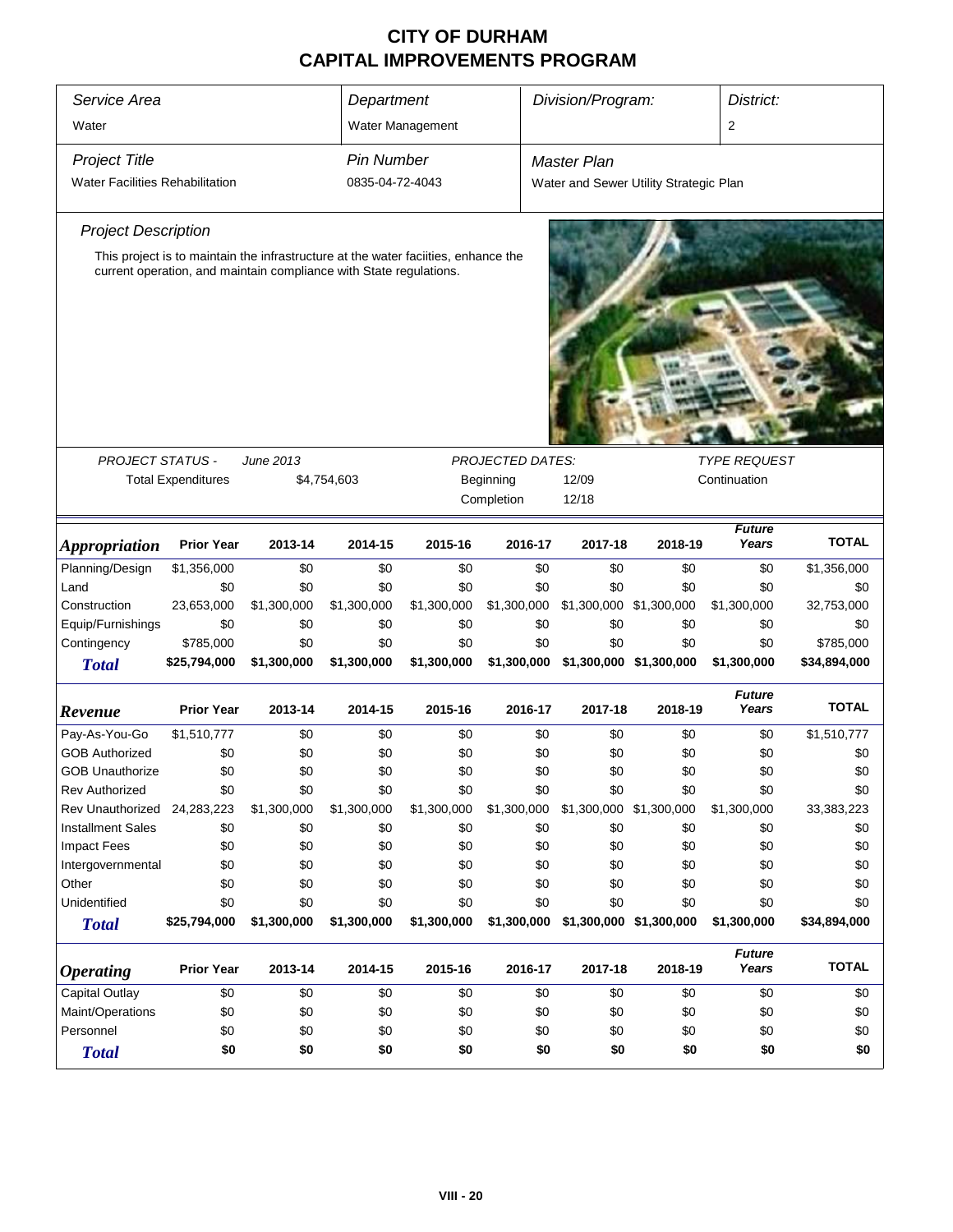| Service Area                  | Department                                                                                                                                                                                                                                                                                                                                                             |             |                   |            |                         | Division/Program:<br>District: |                                |                        |              |  |
|-------------------------------|------------------------------------------------------------------------------------------------------------------------------------------------------------------------------------------------------------------------------------------------------------------------------------------------------------------------------------------------------------------------|-------------|-------------------|------------|-------------------------|--------------------------------|--------------------------------|------------------------|--------------|--|
| Water                         |                                                                                                                                                                                                                                                                                                                                                                        |             | Water Management  |            |                         |                                |                                | 2                      |              |  |
|                               |                                                                                                                                                                                                                                                                                                                                                                        |             |                   |            |                         |                                |                                |                        |              |  |
| <b>Project Title</b>          |                                                                                                                                                                                                                                                                                                                                                                        |             | <b>Pin Number</b> |            |                         | <b>Master Plan</b>             |                                |                        |              |  |
| Water Regulatory Improvements |                                                                                                                                                                                                                                                                                                                                                                        |             |                   |            |                         |                                | Water and Sewer Strategic Plan |                        |              |  |
| <b>Project Description</b>    |                                                                                                                                                                                                                                                                                                                                                                        |             |                   |            |                         |                                |                                |                        |              |  |
|                               | This project consists of Long Term Enhanced Surface Treatment Rule and<br>Safe Drinking Water Act Stage II Disinfection By-Product Rule Improvements<br>that are a result of compliance with new regulations. The projects involve the<br>installation of ultraviolet disinfection, ozone and other ancillary facility<br>improvements at both water treatment plants. |             |                   |            |                         |                                |                                |                        |              |  |
|                               |                                                                                                                                                                                                                                                                                                                                                                        |             |                   |            |                         |                                |                                |                        |              |  |
|                               |                                                                                                                                                                                                                                                                                                                                                                        |             |                   |            |                         |                                |                                |                        |              |  |
| <b>PROJECT STATUS -</b>       |                                                                                                                                                                                                                                                                                                                                                                        | June 2013   |                   |            | <b>PROJECTED DATES:</b> |                                |                                | <b>TYPE REQUEST</b>    |              |  |
|                               | <b>Total Expenditures</b>                                                                                                                                                                                                                                                                                                                                              | \$3,932,149 |                   | Beginning  |                         | 12/07                          |                                | Continuation           |              |  |
|                               |                                                                                                                                                                                                                                                                                                                                                                        |             |                   | Completion |                         | 06/14                          |                                |                        |              |  |
|                               |                                                                                                                                                                                                                                                                                                                                                                        |             |                   |            |                         |                                |                                | <b>Future</b>          |              |  |
| <b>Appropriation</b>          | <b>Prior Year</b>                                                                                                                                                                                                                                                                                                                                                      | 2013-14     | 2014-15           | 2015-16    | 2016-17                 | 2017-18                        | 2018-19                        | Years                  | <b>TOTAL</b> |  |
| Planning/Design               | \$6,000,000                                                                                                                                                                                                                                                                                                                                                            | \$0         | \$0               | \$0        | \$0                     | \$0                            | \$0                            | \$0                    | \$6,000,000  |  |
| Land                          | \$0                                                                                                                                                                                                                                                                                                                                                                    | \$0         | \$0               | \$0        | \$0                     | \$0                            | \$0                            | \$0                    | \$0          |  |
| Construction                  | 24,768,000                                                                                                                                                                                                                                                                                                                                                             | \$0         | \$0               | \$0        | \$0                     | \$0                            | \$0                            | \$0                    | 24,768,000   |  |
| Equip/Furnishings             | \$0                                                                                                                                                                                                                                                                                                                                                                    | \$0         | \$0               | \$0        | \$0                     | \$0                            | \$0                            | \$0                    | \$0          |  |
| Contingency                   | \$3,000,000                                                                                                                                                                                                                                                                                                                                                            | \$0         | \$0               | \$0        | \$0                     | \$0                            | \$0                            | \$0                    | \$3,000,000  |  |
| <b>Total</b>                  | \$33,768,000                                                                                                                                                                                                                                                                                                                                                           | \$0         | \$0               | \$0        | \$0                     | \$0                            | \$0                            | \$0                    | \$33,768,000 |  |
| Revenue                       | <b>Prior Year</b>                                                                                                                                                                                                                                                                                                                                                      | 2013-14     | 2014-15           | 2015-16    | 2016-17                 | 2017-18                        | 2018-19                        | <b>Future</b><br>Years | <b>TOTAL</b> |  |
| Pay-As-You-Go                 | \$2,260,000                                                                                                                                                                                                                                                                                                                                                            | \$0         | \$0               | \$0        | \$0                     | \$0                            | \$0                            | \$0                    | \$2,260,000  |  |
| <b>GOB Authorized</b>         | \$0                                                                                                                                                                                                                                                                                                                                                                    | \$0         | \$0               | \$0        | \$0                     | \$0                            | \$0                            | \$0                    | \$0          |  |
| <b>GOB Unauthorize</b>        | \$0                                                                                                                                                                                                                                                                                                                                                                    | \$0         | \$0               | \$0        | \$0                     | \$0                            | \$0                            | \$0                    | \$0          |  |
| <b>Rev Authorized</b>         | \$0                                                                                                                                                                                                                                                                                                                                                                    | \$0         | \$0               | \$0        | \$0                     | \$0                            | \$0                            | \$0                    | \$0          |  |
| Rev Unauthorized              | 31,508,000                                                                                                                                                                                                                                                                                                                                                             | \$0         | \$0               | \$0        | \$0                     | \$0                            | \$0                            | \$0                    | 31,508,000   |  |
| <b>Installment Sales</b>      | \$0                                                                                                                                                                                                                                                                                                                                                                    | \$0         | \$0               | \$0        | \$0                     | \$0                            | \$0                            | \$0                    | \$0          |  |
| <b>Impact Fees</b>            | \$0                                                                                                                                                                                                                                                                                                                                                                    | \$0         | \$0               | \$0        | \$0                     | \$0                            | \$0                            | \$0                    | \$0          |  |
| Intergovernmental             | \$0                                                                                                                                                                                                                                                                                                                                                                    | \$0         | \$0               | \$0        | \$0                     | \$0                            | \$0                            | \$0                    | \$0          |  |
| Other                         | \$0                                                                                                                                                                                                                                                                                                                                                                    | \$0         | \$0               | \$0        | \$0                     | \$0                            | \$0                            | \$0                    | \$0          |  |
| Unidentified                  | \$0                                                                                                                                                                                                                                                                                                                                                                    | \$0         | \$0               | \$0        | \$0                     | \$0                            | \$0                            | \$0                    | \$0          |  |
| <b>Total</b>                  | \$33,768,000                                                                                                                                                                                                                                                                                                                                                           | \$0         | \$0               | \$0        | \$0                     | \$0                            | \$0                            | \$0                    | \$33,768,000 |  |
| <b>Operating</b>              | <b>Prior Year</b>                                                                                                                                                                                                                                                                                                                                                      | 2013-14     | 2014-15           | 2015-16    | 2016-17                 | 2017-18                        | 2018-19                        | <b>Future</b><br>Years | <b>TOTAL</b> |  |
| Capital Outlay                | \$0                                                                                                                                                                                                                                                                                                                                                                    | \$0         | \$0               | \$0        | \$0                     | \$0                            | \$0                            | \$0                    | \$0          |  |
| Maint/Operations              | \$0                                                                                                                                                                                                                                                                                                                                                                    | \$0         | \$0               | \$0        | \$0                     | \$0                            | \$0                            | \$0                    | \$0          |  |
| Personnel                     | \$0                                                                                                                                                                                                                                                                                                                                                                    | \$0         | \$0               | \$0        | \$0                     | \$0                            | \$0                            | \$0                    | \$0          |  |
| <b>Total</b>                  | \$0                                                                                                                                                                                                                                                                                                                                                                    | \$0         | \$0               | \$0        | \$0                     | \$0                            | \$0                            | \$0                    | \$0          |  |